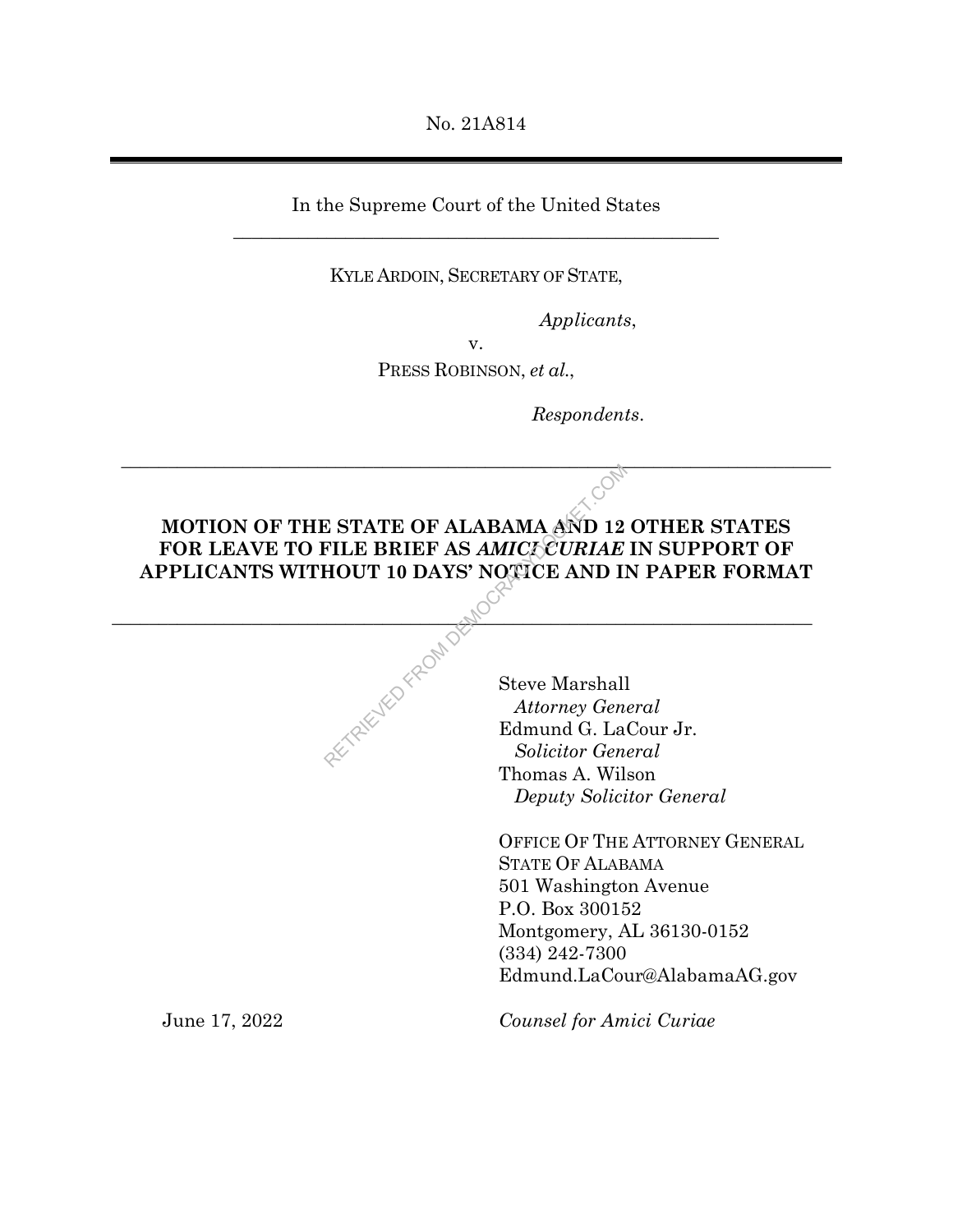## **MOTION FOR LEAVE TO FILE BRIEF AS AMICI CURIAE**

Given the expedited briefing schedule, *amici* could not provide 10 days' notice of their intent to file this motion for leave to file a brief as *amici curiae*. *Amici* States nonetheless sought and received the consent of the Louisiana Defendant-Applicants to submit this amicus brief. *Amici* States also sought consent from Plaintiff-Respondents. One set of Plaintiffs-Respondents took no position on the States' motion and the other set did not respond. Pursuant to Supreme Court Rules 22 and 37, the undersigned States therefore respectfully move for leave to file as *amici curiae* the accompanying Brief of *Amici Curiae* Alabama and 12 Other States in Support of Applicants' Emergency Application for Administrative Stay, Stay Pending Appeal, and Petition for Writ of Certiorari Before Judgment. In addition, *amici* request leave to file the accompanying Brief on 8½-by-11-inch paper rather than in booklet form. ariae Alabama and 12 Other States<br>for Administrative Stay, Stay Pend<br>fore Judgment. In addition, amici<br><sup>1</sup>/2-by-11-inch paper rather than in l<br>that do not want their citizenry su<br>n redistricting, States often follow

*Amici* are States that do not want their citizenry subjected to court-imposed racial segregation. When redistricting, States often follow "common practice" by "start[ing] with the plan used in the prior map" and simply "chang[ing] the boundaries of the prior districts only as needed to comply with the one-person, one-vote mandate and to achieve other desired ends." *Cooper v. Harris*, 137 S. Ct. 1455, 1492 (2017) (Alito, J., concurring in part). Yet under the district court's approach to Section 2 of the Voting Rights Act, this "common practice" would be rendered unlawful in many States—even where courts find no evidence of invidious discrimination. Worse still, this approach would empower federal courts to order States to racially gerrymander additional majority-minority districts irrespective whether any evidence suggests a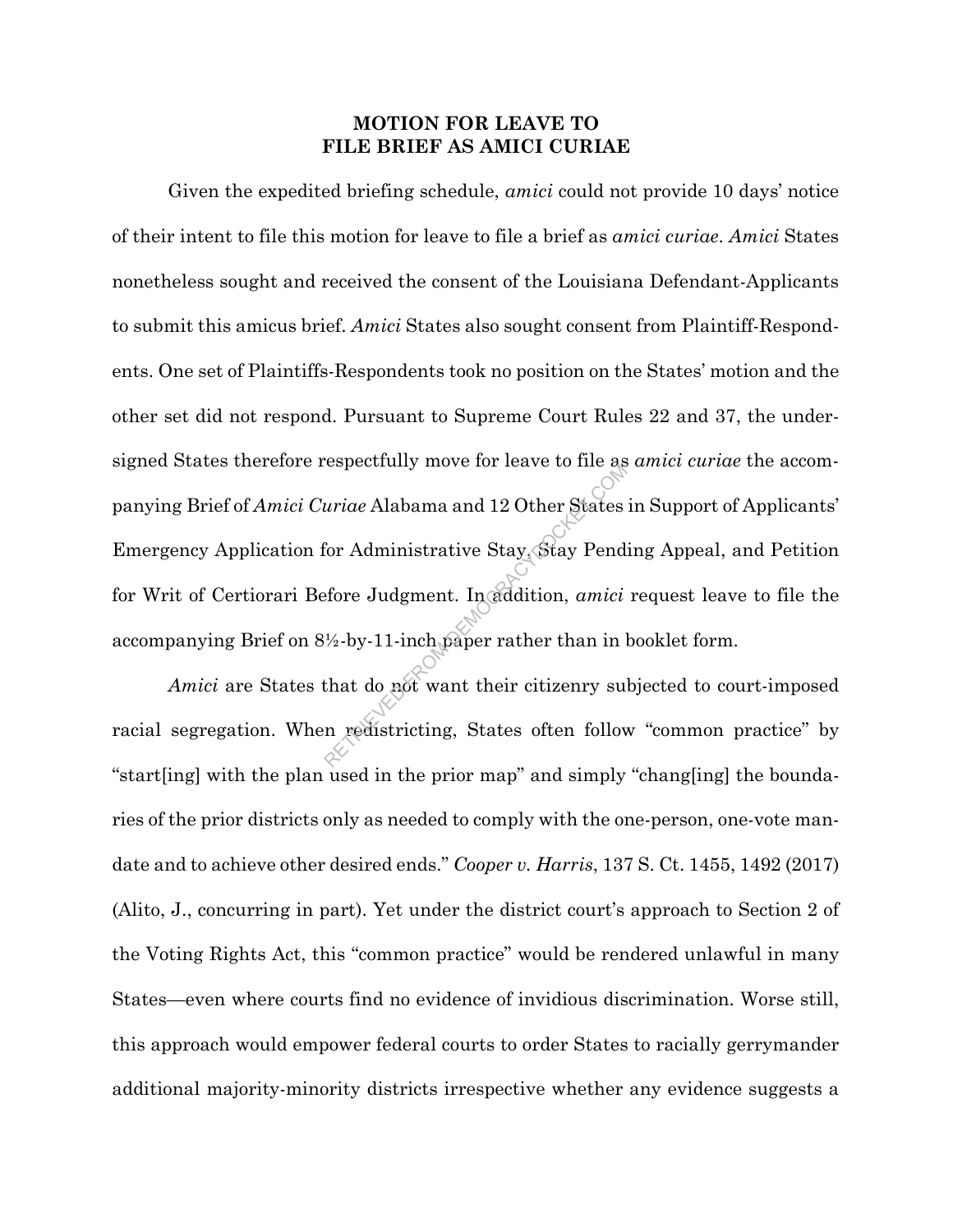legislature could enact such districts while complying with the Equal Protection Clause. All this in the name of compliance with anti-discrimination legislation.

But Section 2 of the VRA was designed to prevent racial discrimination in elections, not require it. Decisions like the one below interpret Section 2 to trump the Fourteenth Amendment's equal-protection guarantee. Such an interpretation presents a direct threat to *Amici* States' sovereignty and to the constitutional rights of their citizens. What's more, the district court modeled its decision on a court order out of Alabama that this Court stayed earlier this Term. If left standing, the lower court's preliminary injunction will perpetuate an unconstitutional interpretation of the VRA, encourage lower courts to follow suit, and disregard this Court's guidance.

To further explain the flaws in the district court's interpretation of Section 2 and their pernicious effects on State legislatures, *Amici* States respectfully request leave of the Court to file the accompanying Brief. ntion will perpetuate an unconstituted are unconstanted that the flaws in the district court's in the flaws in the district court's in the accompanying Brief.<br>Respectfully submitt Respectfully submitt RENERAL Steve Marshal

Respectfully submitted,

OFFICE OF THE ATTORNEY GENERAL STATE OF ALABAMA 501 Washington Avenue P.O. Box 300152 Montgomery, AL 36130-0152 (334) 242-7300 Edmund.LaCour@AlabamaAG.gov

Steve Marshall *Attorney General /s/ Edmund G. LaCour Jr.*  Edmund G. LaCour Jr. *Solicitor General Counsel of Record*  Thomas A. Wilson *Deputy Solicitor General*

JUNE 17, 2022

*Counsel for Amici Curiae*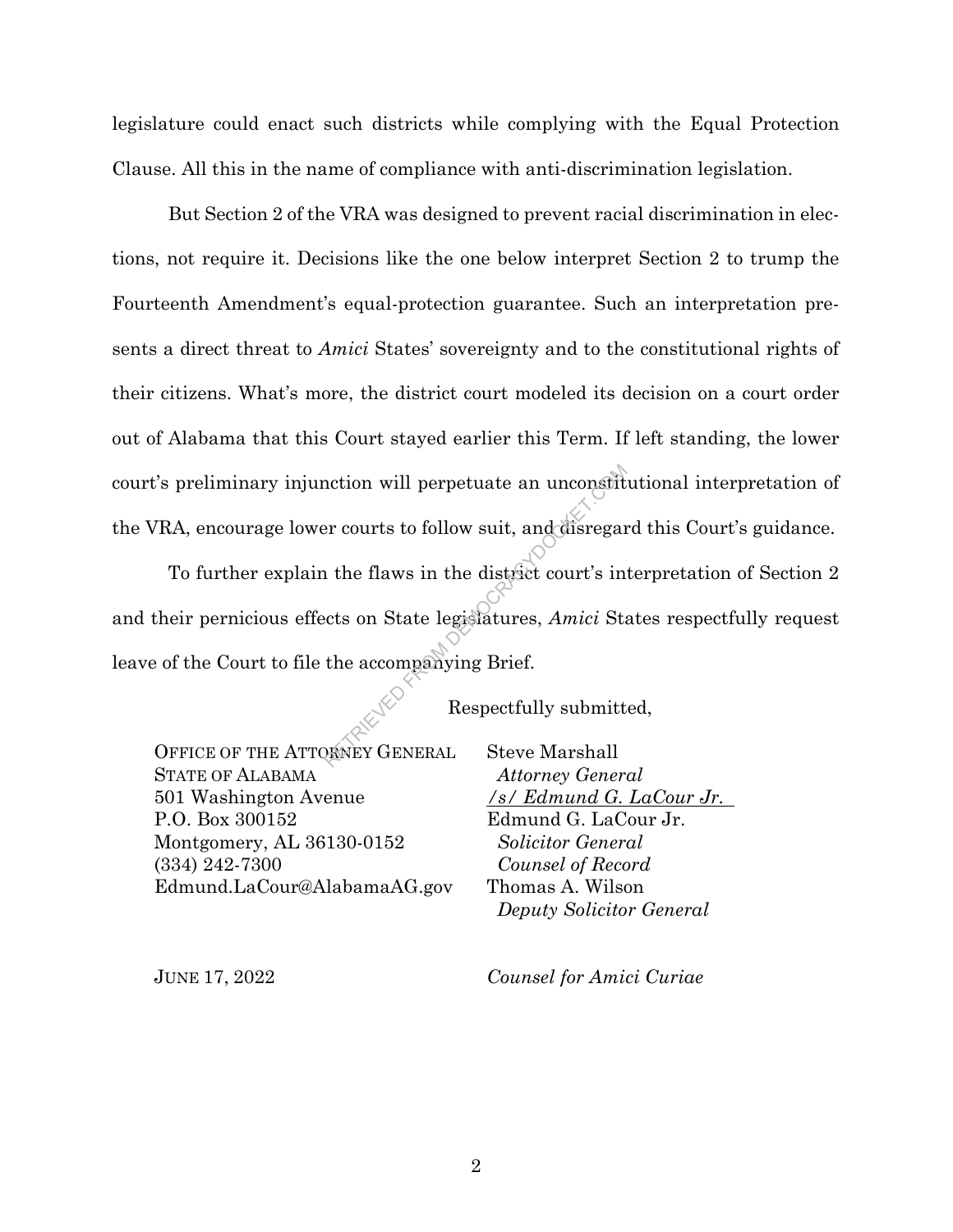No. 21A814

In the Supreme Court of the United States \_\_\_\_\_\_\_\_\_\_\_\_\_\_\_\_\_\_\_\_\_\_\_\_\_\_\_\_\_\_\_\_\_\_\_\_\_\_\_\_\_\_\_\_\_\_\_\_\_\_\_\_

KYLE ARDOIN, SECRETARY OF STATE,

*Applicants*,

v. PRESS ROBINSON, *et al.*,

 $\circ^\mathcal{N}$ 

*Respondents .*

**BRIEF OF** *AMICI CURIAE* **STATE OF ALABAMA AND 12 OTHER STATES IN SUPPORT OF APPLICANTS' EMERGENCY APPLICATION FOR ADMINISTRATIVE STAY, STAY PENDING APPEAL, AND PETITION FOR WRIT OF CERTIORARI BEFORE JUDGMENT**  RIAE STATE OF ALABAMA AND<br>
F APPLICANTS' EMERGENCY<br>
TRATIVE STAY, STAY PENDING<br>
WRIT OF CERTIORARI BEFORE<br>
Steve Marshall<br>
Attorney Gen

 $\mathcal{O}_{\mathcal{U}_1}$  and the set of the set of  $\mathcal{O}_{\mathcal{U}_2}$  and  $\mathcal{O}_{\mathcal{U}_1}$  and  $\mathcal{O}_{\mathcal{U}_2}$  and  $\mathcal{O}_{\mathcal{U}_2}$  and  $\mathcal{O}_{\mathcal{U}_1}$  and  $\mathcal{O}_{\mathcal{U}_2}$  and  $\mathcal{O}_{\mathcal{U}_2}$  and  $\mathcal{O}_{\mathcal{U}_1}$  and  $\mathcal{O}_{\mathcal$ 

Steve Marshall *Attorney General*  Edmund G. LaCour Jr. *Solicitor General*  Thomas A. Wilson *Deputy Solicitor General* 

OFFICE OF THE ATTORNEY GENERAL STATE OF ALABAMA 501 Washington Avenue P.O. Box 300152 Montgomery, AL 36130-0152 (334) 242-7300 Edmund.LaCour@AlabamaAG.gov

*Counsel for Amici Curiae* 

June 17, 2022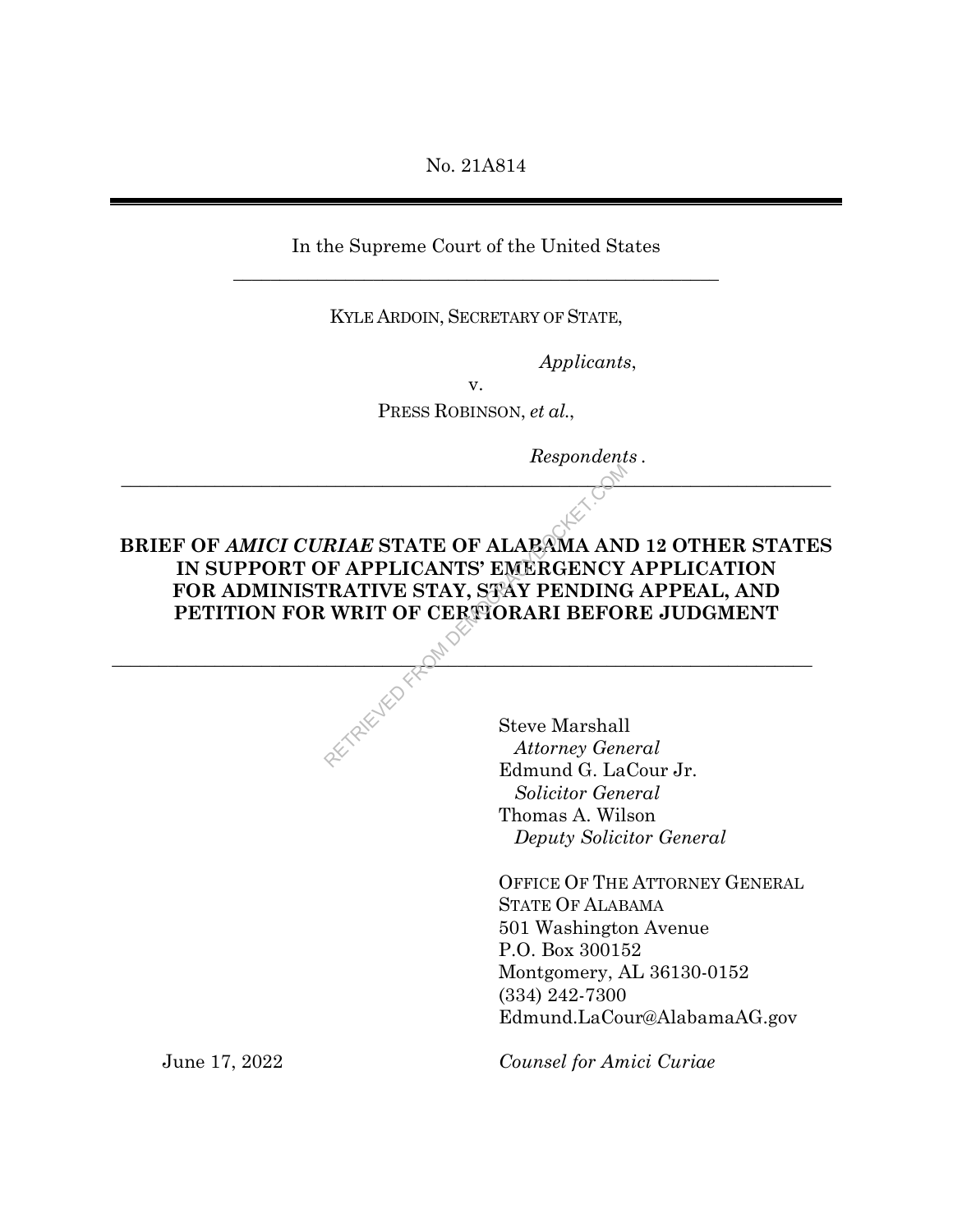| $\mathbf{I}$ .<br>The District Court's Misinterpretation Of Section 2 Conflicts With |
|--------------------------------------------------------------------------------------|
| A. Under the District Court's Interpretation, the VRA Is                             |
| B. If the District Court's Interpretation of §2 Is Correct, then §2 Is               |
|                                                                                      |
|                                                                                      |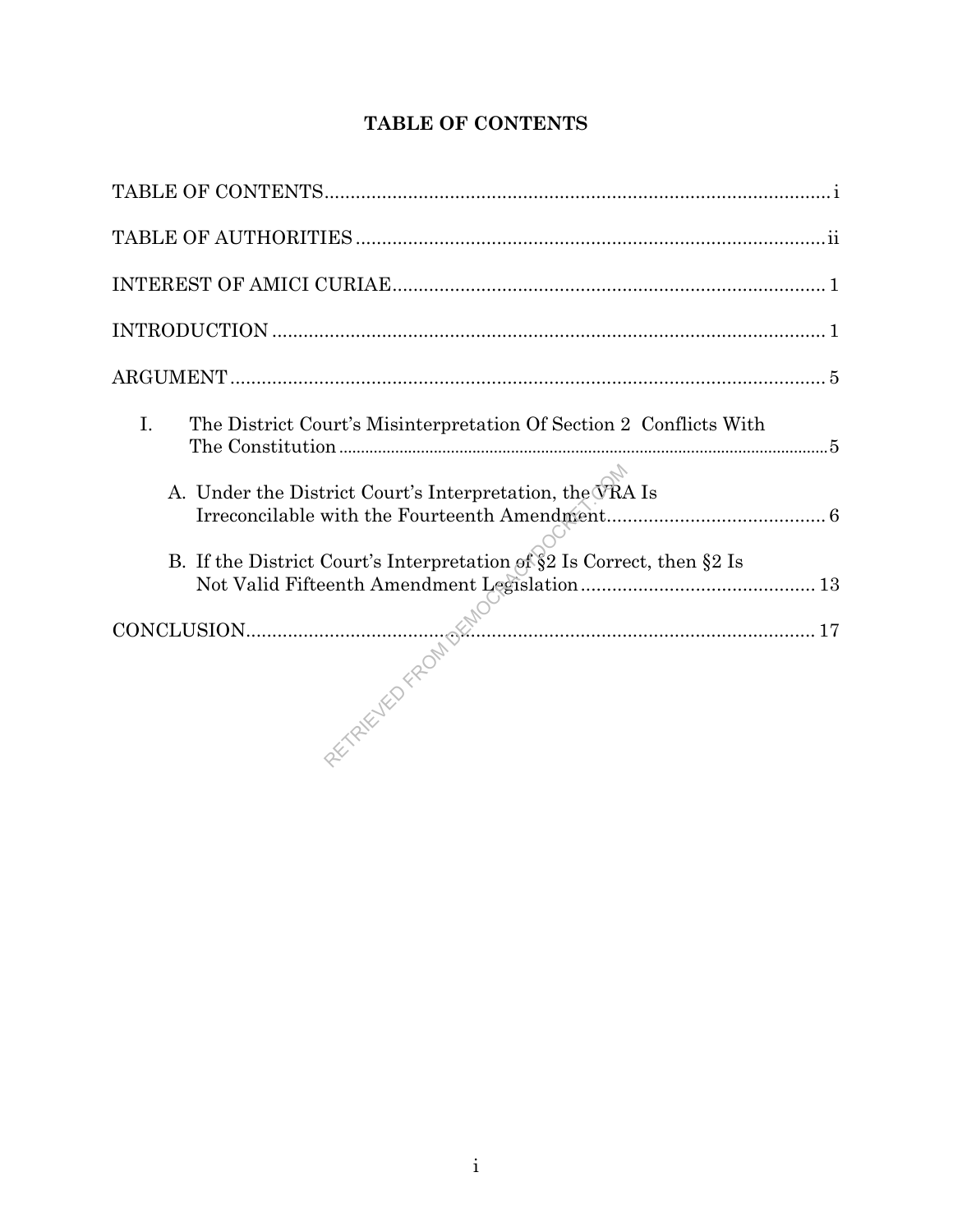# **TABLE OF AUTHORITIES**

# Cases

| Abrams v. Johnson,                                    |  |
|-------------------------------------------------------|--|
| Bethune-Hill v. Virginia St. Bd. of Elections,        |  |
| Brnovich v. Democratic Nat'l Comm.,                   |  |
| City of Boerne v. Flores,                             |  |
|                                                       |  |
|                                                       |  |
|                                                       |  |
|                                                       |  |
| Gonzalez v. City of Aurora, $\mathcal{M}$ .           |  |
| Harris v. McCrory,                                    |  |
| Johnson v. De Grandy,                                 |  |
| Karcher v. Daggett,                                   |  |
| League of United Latin Am. Citizens (LULAC) v. Perry, |  |
| McCulloch v. Maryland,                                |  |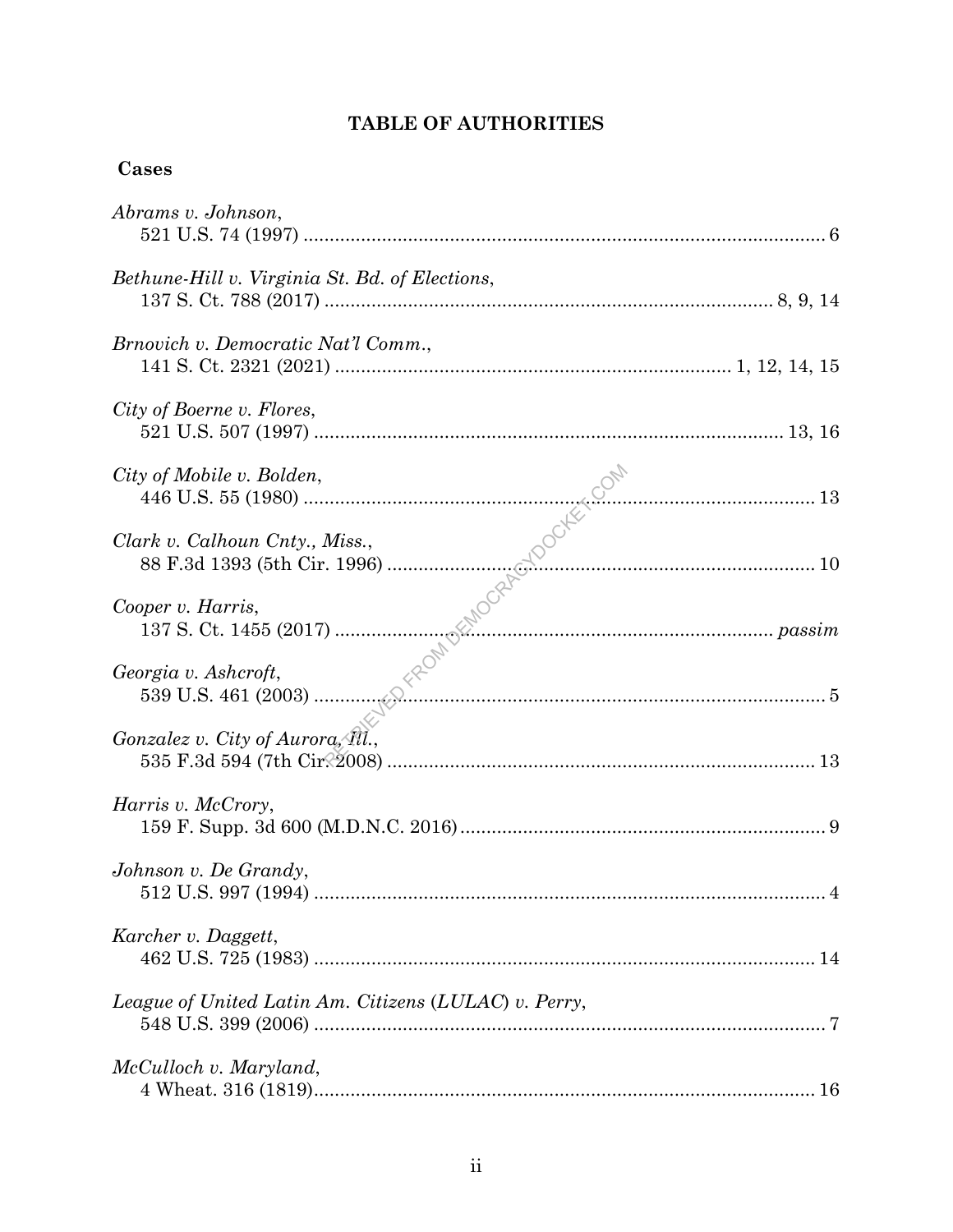| Merrill v. Milligan,                                     |
|----------------------------------------------------------|
| <i>Miller</i> v. Johnson,                                |
| Shaw v. Reno ("Shaw $I$ "),                              |
| Shaw v. Hunt ("Shaw II"),                                |
| South Carolina v. Katzenbach,                            |
| United States v. Wong Kim Ark,<br>$\sim$ 12              |
| White v. Regester,                                       |
| Wisconsin Legislature v. Wisconsin Elections Commission, |
|                                                          |
|                                                          |
|                                                          |
|                                                          |

# **Other Authorities**

| American Heritage Dictionary of the English Language (online ed. 2022),  |  |
|--------------------------------------------------------------------------|--|
| Noah Webster, American Dictionary of the English Language 447 (1865)  13 |  |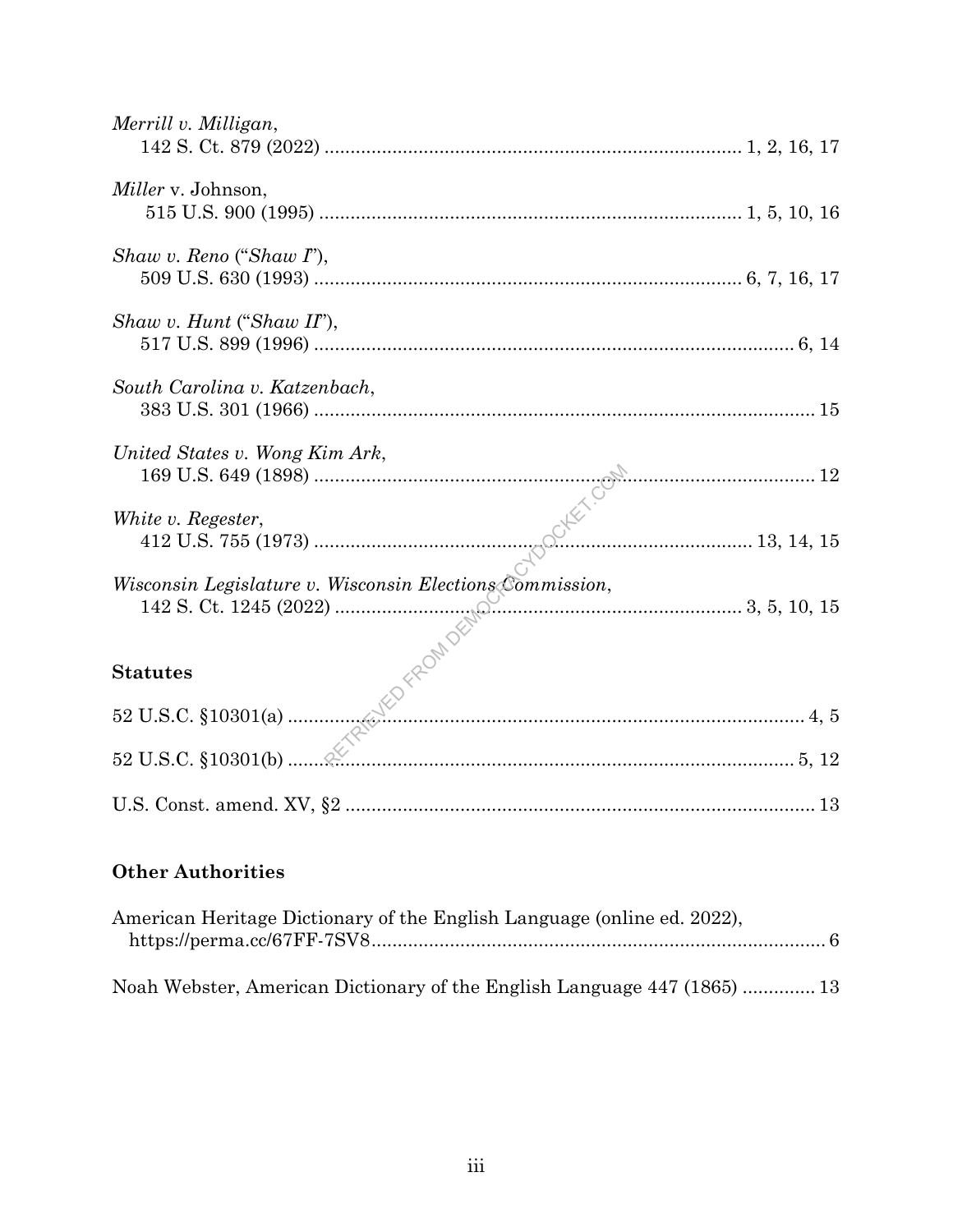#### **INTEREST OF AMICI CURIAE**

The States of Alabama, Arkansas, Georgia, Indiana, Kentucky, Mississippi, Missouri, Montana, Oklahoma, South Carolina, Texas, Utah, and West Virginia respectfully submit this brief as *amici curiae* in support of the Louisiana Applicants. "Federal-court review of districting legislation represents a serious intrusion on the most vital of local functions." *Miller v. Johnson*, 515 U.S. 900, 915 (1995). And the intrusion here is especially concerning because of how the district court transformed §2 of the Voting Rights Act, intended to be a "vital protection against discriminatory" practices, *Brnovich v. Democratic Nat'l Comm.*, 141 S. Ct. 2321, 2343 (2021), into a tool for compelling racially discriminatory redistricting. "Racial classifications with respect to voting carry particular dangers." *Miller*, 515 U.S. at 912. If the district court's decision is not stayed, those dangers will soon manifest in Louisiana and in other States as well. *Amici* States have a strong interest in protecting their citizens from racial segregation imposed by federal courts. emocratic Nat'l Comm., 141 S. Ct.<br>
Ily discriminatory redistricting. "R.<br>
particular dangers." Miller, 515 U.<br>
ayed, those dangers will soon mani<br>
ici States have a strong interest in<br>
mposed by federal courts.<br>
he aboveme

When faced with the abovementioned constitutional dangers of race-prioritized redistricting and the little time left before this year's elections, this Court stayed the preliminary injunction entered against Alabama's congressional redistricting legislation. *See Merrill v. Milligan*, 142 S. Ct. 879 (2022). The Court should stay the Louisiana district court's erroneous and late-breaking preliminary injunction as well.

#### **INTRODUCTION**

Late last year, *amicus* Alabama enacted a law that set new congressional districts. The State followed "common practice" by "start[ing] with the plan used in the prior [congressional districting] map and … chang[ing] the boundaries of the prior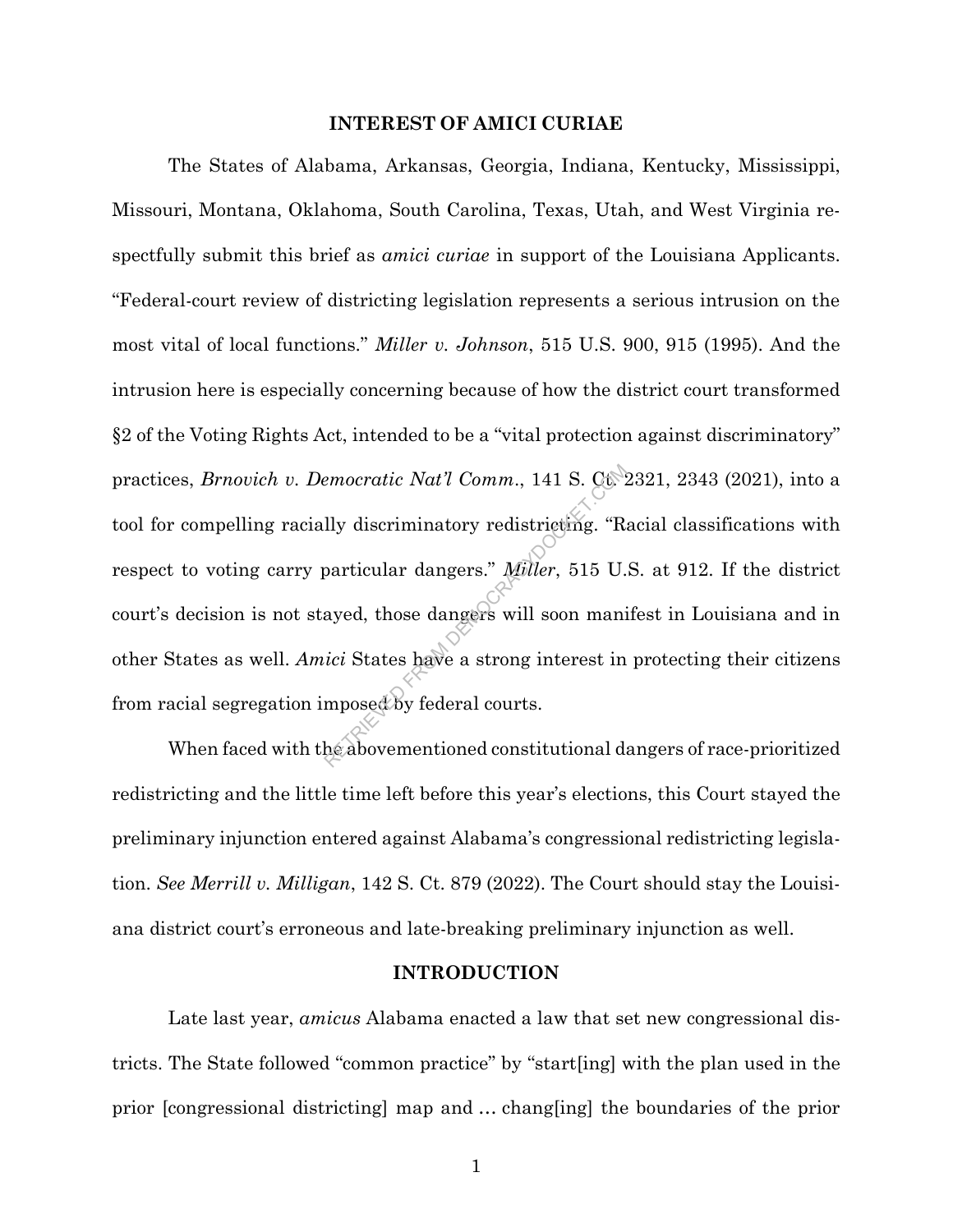districts only as needed to comply with the one-person, one-vote mandate and to achieve other desired ends." *Cooper v. Harris*, 137 S. Ct. 1455, 1492 (2017) (Alito, J., concurring in part). Nevertheless, a three-judge district court construed §2 of the Voting Rights Act to require the State to scrap its duly enacted districting plan and create a new one with an additional majority-black district. On February 7, this Court stayed that order. *See Merrill v. Milligan*, 142 S. Ct. 879 (2022).

The following month, the Louisiana Legislature followed that same "common practice" that Alabama had followed in its redistricting process and passed a map that kept the State's congressional districts largely the same. Nevertheless, Plaintiffs brought suit on the theory that these familiar districts suddenly violated §2 of the Voting Rights Act. And earlier this month, the district court for the Middle District of Louisiana agreed. Because Plaintiffs showed it was possible to draw a congressional map with an additional majority-black district, Louisiana would need to draw a new map or the court would do so for the State. gressional districts largely the same<br>bry that these familiar districts suce<br>earlier this month, the district cour<br>cause Plaintiffs showed it was pos<br>tional majority-black district, Louis<br>would do so for the State.<br>trict c

The Louisiana district court's opinion borrowed heavily from the earlier district court opinion out of Alabama. *See, e.g.*, App.111-12 (adopting Alabama district court's "obvious" approach to resolving "inherent tension between the Voting Rights Act and the Equal Protection Clause"); *id.* at 99 (adopting Alabama district court's "visual assessment" test for *Gingles* compactness); *id.* at 104 (adopting Alabama district court's approach to weighing importance of "traditional districting principle of protecting incumbents"); *id.* at 143 ("As the [Alabama district court] points out,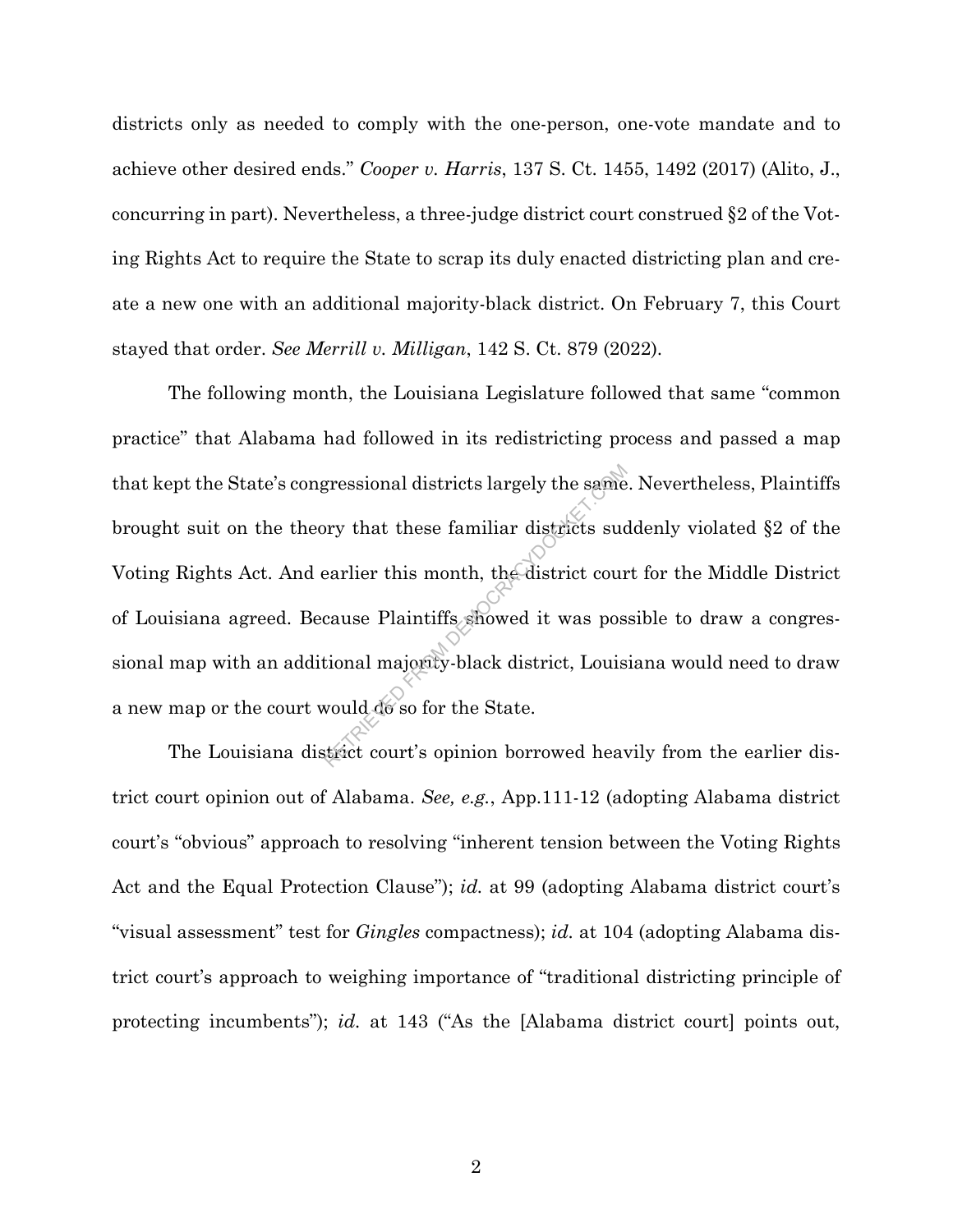*Purcell* is not the only opinion ever advanced by the Supreme Court on the subject of timing."). But that district court order has been stayed.

Unsurprisingly, given the similarities between the two decisions, the Louisiana court repeated many of the mistakes in *Merrill*. First and foremost, the court's order places §2 in unavoidable conflict with the Fourteenth Amendment. Rather than attempt to minimize this tension, the district court and the Fifth Circuit motions panel shrugged it off by suggesting that the persistence of that conflict somehow lessened its significance. *See, e.g.*, App.184 ("The defendants and their *amici* are not the first to point out that the doctrine of racial gerrymandering exists in some tension with *Gingles*."). But especially in light of "the principle that federal-court review of districting legislature represents a serious intrusion on the most vital of local functions," App.150, more is needed before casting aside constitutional doubts and a State's enacted plan to order a State to adopt a plan that will likely violate the Constitution. Recially in light of "the principle that<br>presents a serious intrusion on the<br>s needed before casting aside cons<br>rder a State to adopt a plan that with<br>this Court's recent decision in

Moreover, contrary to this Court's recent decision in *Wisconsin Legislature v*. *Wisconsin Elections Commission*, the district court "failed to answer" the "question that [this Court's] VRA precedents ask": "whether a race-neutral alternative that did not add a[n] [additional] majority-black district would deny black voters equal political opportunity." 142 S. Ct. 1245, 1250-51 (2022). One will search the court's order in vain for analysis of this core inquiry.

Instead, the court all but ignored §2's text and concluded that because Plaintiffs presented evidence that another majority-black district *could* be drawn, the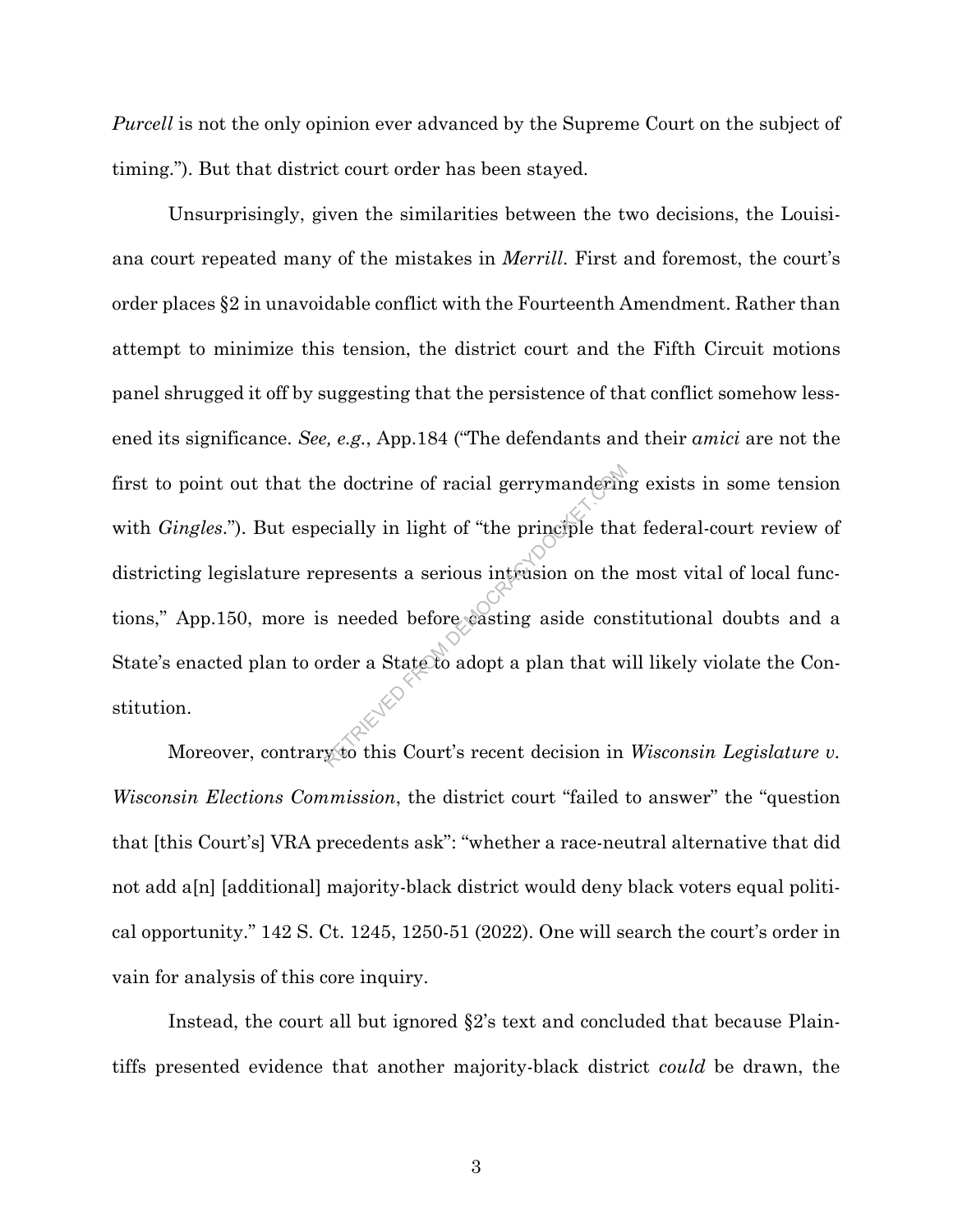district *must* be drawn. The Fifth Circuit echoed the district court's rationale, asserting that Plaintiffs were likely to succeed on their §2 claims because they "have shown that it is possible to draw a second *Gingles* district while giving due weight to traditional redistricting criteria," App.184—not once stopping to explain what "due weight" means, or how it could possibly excuse Plaintiffs' flagrantly race-based targets. Both courts failed to recognize that §2 operates as a prohibition against abridging or denying voters' ability to cast their votes "on account of race," 52 U.S.C. §10301(a), and imposes no obligation to maximize majority-minority districts. *See Johnson v. De Grandy*, 512 U.S. 997, 1017 (1994) ("Failure to maximize cannot be the measure of §2."). If that affirmative obligation were what §2 commanded, then §2 would be unconstitutional.

Unless stayed, the lower court's decision will encourage federal courts to buck this Court's admonitions and continue placing States in the untenable position Louisiana currently faces: with elections soon approaching, either racially gerrymander their own citizens to comply with court orders, or have court-ordered gerrymanders imposed upon them. Such orders violate this Court's decision in *Purcell* and subsequent applications of that decision. Worse, on the eve of an election, they trade a State's enacted plan for an unconstitutional one. Because of the all-too-late timing of the court's order and because §2 was designed to prevent racial discrimination, not require it, this Court should do again what it did earlier this year: stay the district court's order and protect a sovereign State's citizens from federally mandated segregation. 12 U.S. 997, 1017 (1994) ("Failure to<br>affirmative obligation were what<br>al.<br>belower court's decision will encoura<br>and continue placing States in the<br>ith elections soon approaching, eith<br>aply with court orders, or have cour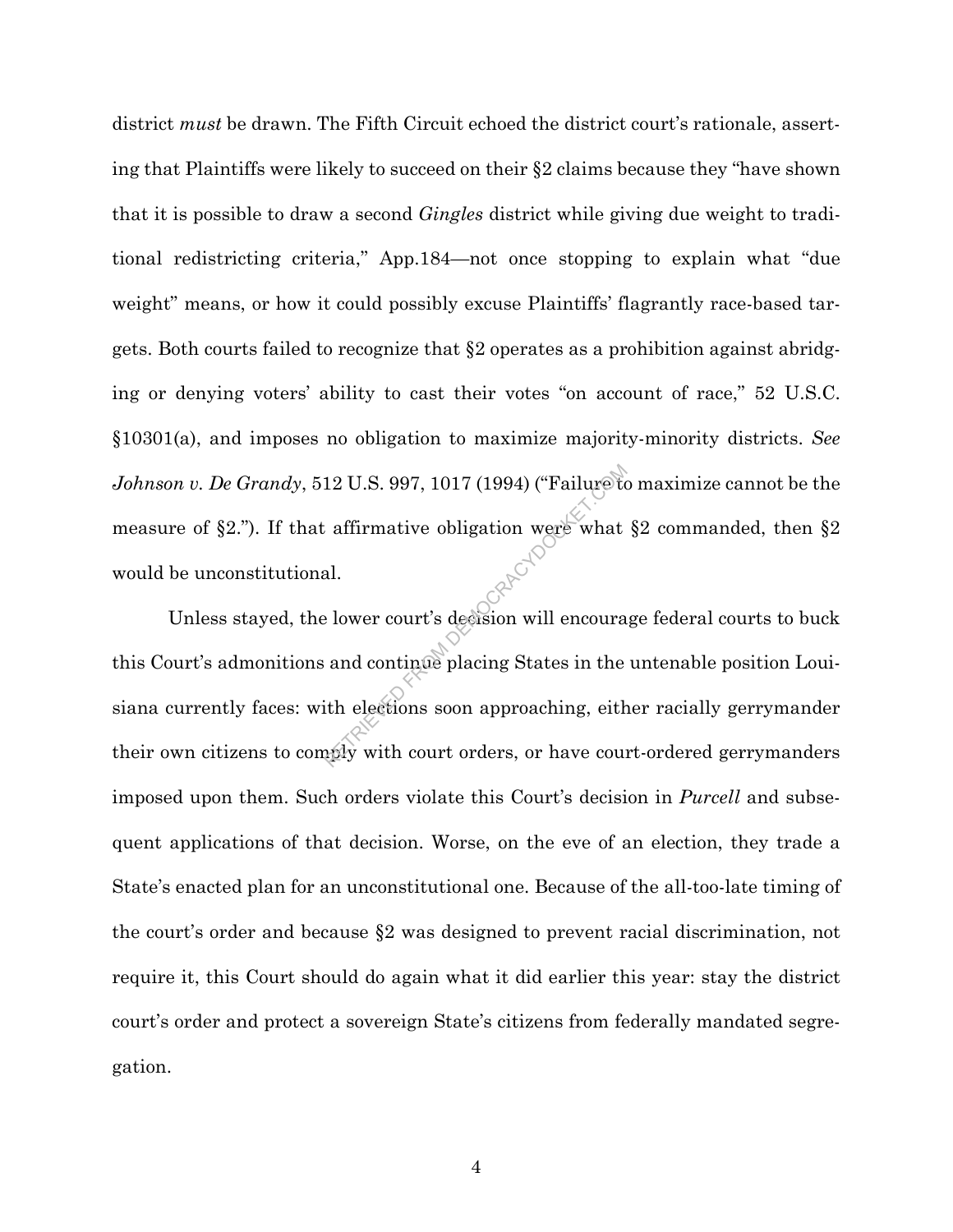#### **ARGUMENT**

# **I. The District Court's Misinterpretation Of Section 2 Conflicts With The Constitution.**

Section 2 of the VRA states that "[n]o voting qualification or prerequisite to voting or standard, practice, or procedure shall be imposed or applied by any State … in a manner which results in a denial or abridgement of the right of any citizen of the United States to vote on account of race or color …." 52 U.S.C. §10301(a). To prove a violation, one must show that "political processes leading to nomination or election in the State or political subdivision are not equally open to participation," meaning individuals "have less opportunity" than others "to participate in the political process and to elect representatives of their choice." *Id*. §10301(b); *see also Wisc.*  Legis., 142 S. Ct. at 1250-51. "The purpose of the Voting Rights Act is to prevent discrimination in the exercise of the electoral franchise and to foster our transformation to a society that is no longer fixated on race." *Georgia v. Ashcroft*, 539 U.S. 461, 490 (2003). Experimentatives of their choice." Id.<br>So-51. "The purpose of the Voting lergies of the electoral franchise and is no longer fixated on race." George

The district court's order undermines this purpose and emboldens other courts to do the same. Because Plaintiffs showed that a mapdrawer could have drawn maps with a second majority-black district—though only by prioritizing race over traditional redistricting criteria like core retention—Louisiana has now been ordered to abandon its duly enacted redistricting plan and replace it with one that meets Plaintiffs' specific racial targets. Requiring racial preferences in congressional districts runs headlong into the Fourteenth Amendment's Equal Protection guarantee and exceeds any remedial measure the Fifteenth Amendment could authorize. The only way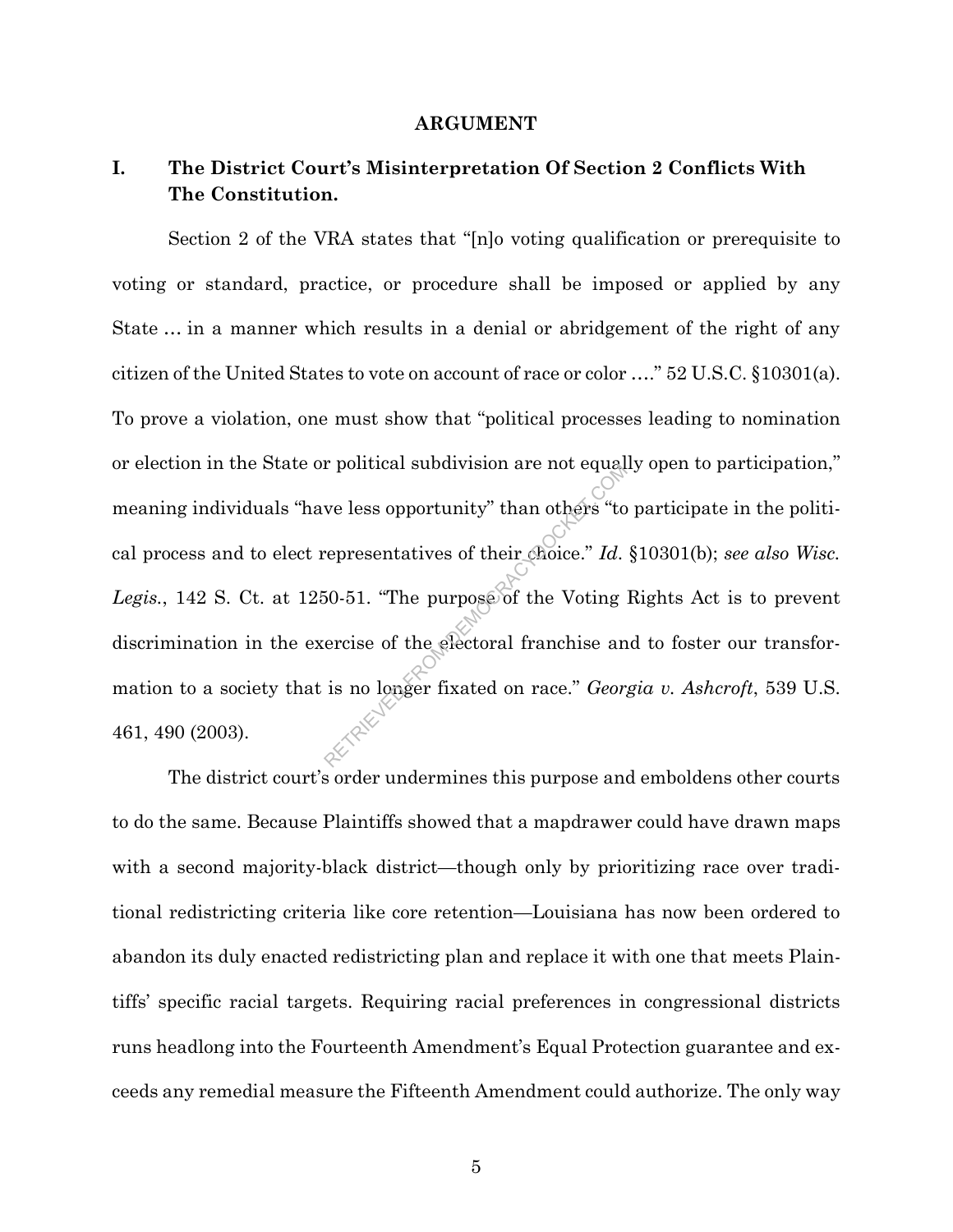to avoid these serious constitutional questions is to interpret §2 consonant with, not counter to, those Reconstruction Era amendments.

### **A. Under the District Court's Interpretation, the VRA Is Irreconcilable with the Fourteenth Amendment.**

Racial gerrymandering occurs when race "predominates," *Miller*, 515 U.S. at 916, or is "the criterion that … could not be compromised" in a State's redistricting process, *Shaw v. Hunt* ("*Shaw II*"), 517 U.S. 899, 907 (1996). To "predominate" simply means "[t]o have or gain controlling power or influence." *Predominate*, The American Heritage Dictionary of the English Language (online ed. 2022), https://perma.cc/67FF-7SV8. A court can spot racial gerrymandering in districts if the districts would "obviously [be] drawn for the purpose of separating voters by race," *Shaw v. Reno* ("*Shaw I*"), 509 U.S. 630, 645 (1993), or would subordinate the State's traditional districting principles to the "predominant, overriding desire to create [two] majority-black districts," *Abrams v. Johnson*, 521 U.S. 74, 81 (1997) (internal quotation marks omitted). SV8. A court can spot racial gerryma<br>
ly [be] drawn for the purpose of seq<br>  $\frac{1}{2}$ , 509 U.S. 630, 645 (1993), or would<br>
rinciples to the "predominant, over<br>
ricts," Abrams v. Johnson, 521 U.S

The evidence adduced below shows that "[r]ace was the criterion that … could not be compromised" in Plaintiffs' comparator maps, *Shaw II*, 517 U.S. at 907; or, put differently, race "predominated." Plaintiffs' experts testified that that they "consciously drew the district[s] right around 50 percent [black population]" so they could "satisf[y] [*Gingles*'s] first precondition," *Robinson et al. v. Ardoin*, No. 3:22-cv-00211 (M.D. La.) (ECF No. 160-1 at 217:18-23) (hereafter, *Robinson*), and that they "did not" draw a map with fewer than two districts because they were "specifically asked to draw two by the plaintiffs," *id.* at 123:1-4. These are the exact sort of admissions that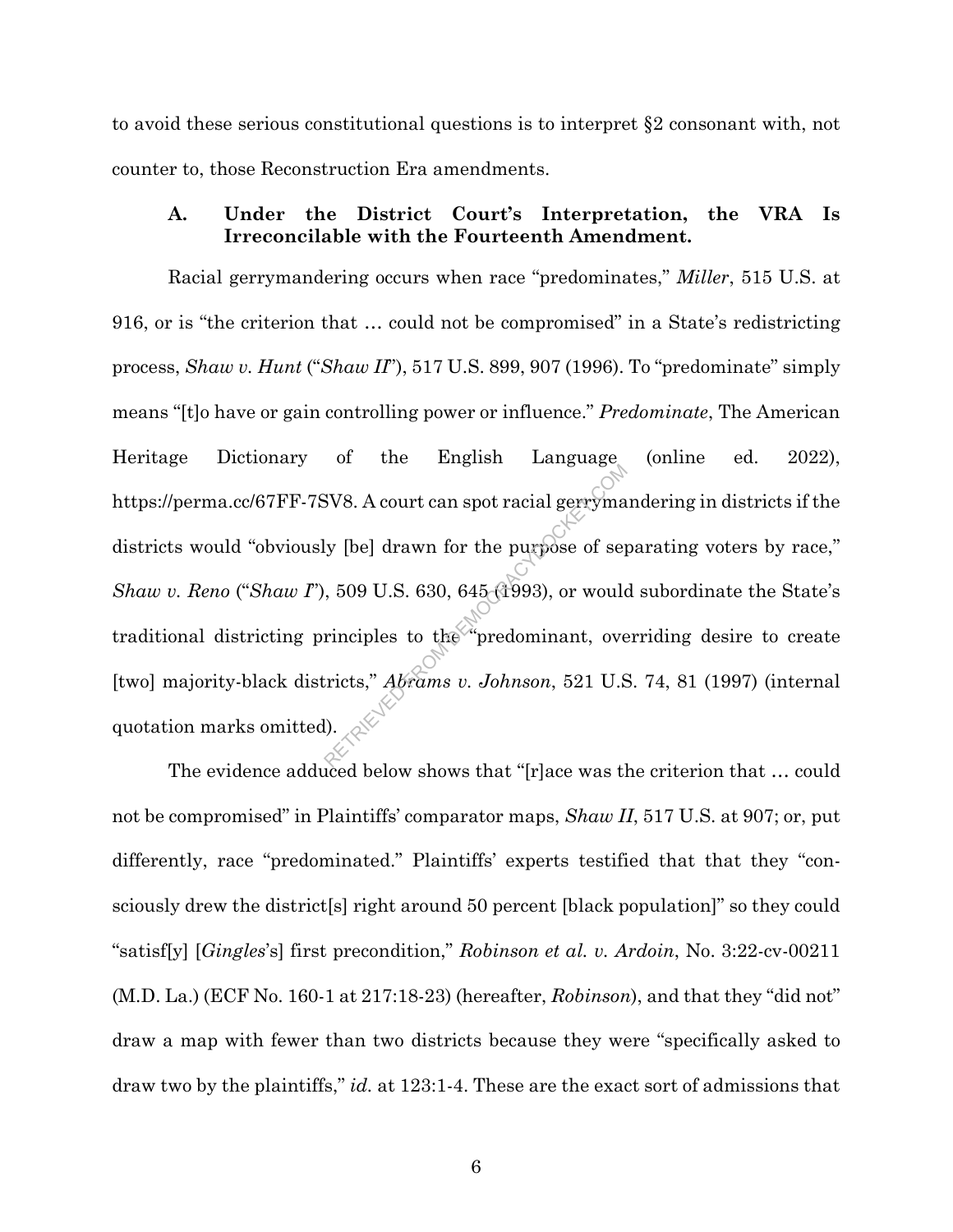constitute racial predominance in the redistricting context. *See, e.g.*, *Cooper*, 137 S. Ct. at 1468 (racial predominance where "[u]ncontested evidence in the record" showed mapmakers "purposefully established a racial target: African-Americans [in congressional district] should make up no less than a majority of the voting-age population"); id. (map's proponents demanded district "must include a sufficient number of African-Americans' to make it a 'majority black district'").

Indeed, Plaintiffs' experts were not tasked with determining whether the Louisiana Legislature acted with animus or suppressed a second majority-black district that would otherwise have naturally occurred. *Cf. League of United Latin Am. Citizens* (*LULAC*) *v. Perry*, 548 U.S. 399, 427-29 (2006) (Section 2 violation where Texas dissolved existing majority-minority district and replaced it with a sprawling majority-minority district elsewhere). Rather, they were paid to show it was physically possible to draw a congressional map with two majority-black districts. And they fulfilled their charge the way any mapdrawer compensated to draw majority-black districts would: they "moved the district's borders to encompass the heavily black parts" of Louisiana, thus deliberately moving voters between districts based on race to hit their racial target. *Cooper*, 137 S. Ct. at 1469; *accord* App.184 (Fifth Circuit motions panel describing experts' findings that all illustrative maps create majority-black district by conjoining same two predominantly black parishes). Plaintiffs' maps were "obviously drawn for the purpose of separating voters by race." *Shaw I*, 509 U.S. at 645. ve naturally occurred. Cf. League of<br>
48 U.S. 399, 427-29 (2006) (Section<br>
ity-minority district and replaced it<br>
where). Rather, they were paid to sh<br>
bonal map with two majority-black di<br>
y mapdrawer compensated to draw<br>

Beyond Plaintiffs' experts' own testimony, evidence presented by Defendants further confirms that Plaintiffs could not have accomplished their task without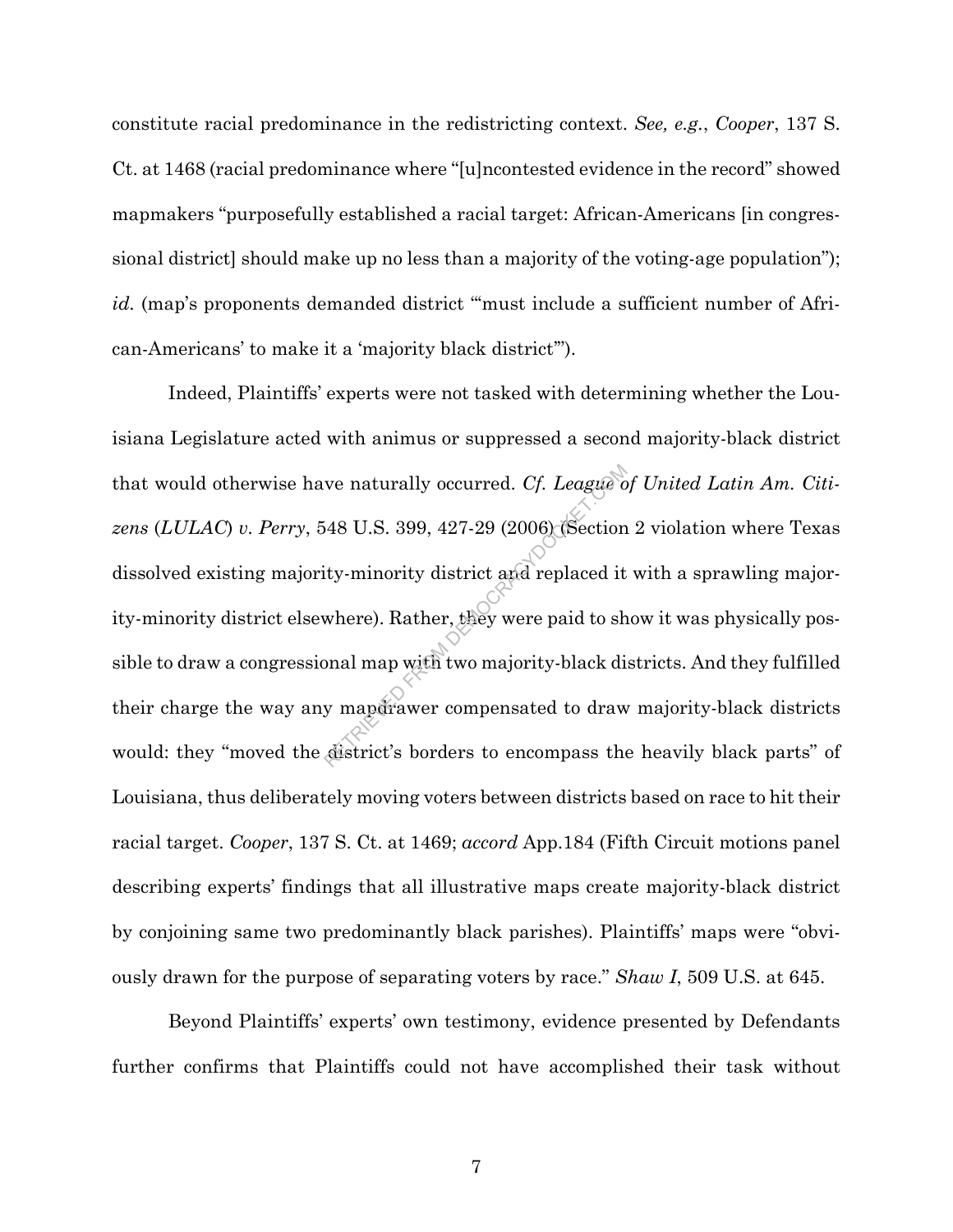prioritizing race. Dr. Christopher Blunt used redistricting software to generate 10,000 possible Louisiana congressional maps that prioritized contiguity, compactness, minimizing parish splits, and minimizing population deviation, but did not consider a voter's race. App.45-47. Not a single map came back with one—let alone two majority-black congressional districts. *Robinson* (ECF No. 160-4 at 30:25-31:3). What's more, after one of Plaintiffs' experts alleged that Dr. Blunt's simulations had overly restrictive parameters, Dr. Blunt re-ran his simulations under more lenient criteria. The result? Still "nowhere near to having two MMDs." *Id.* at 45:13-46:13. At the preliminary injunction stage, that evidence—showing Plaintiffs' race-based plans were outliers—should have given any court pause before enjoining the State's enacted congressional redistricting legislation.

Plaintiffs' experts' concessions and Defendants' experts' statistical evidence notwithstanding, the court was adamant that "[t]here is no factual evidence that race predominated in the creation of the illustrative maps in this case." App.116. This was so, said the court, because Plaintiffs' experts "testified that they did not allow race to predominate" and because "it is crystal clear under the law that some level of consideration of race is not only permissible in the Voting Rights Act context; it is necessary if Congress's intent in passing the Voting Rights Act is to be given effect." *Id.*  on stage, that evidence—showing Pl<br>
ve given any court pause before enjot<br>
and Defendants' expert<br>
concessions and Defendants' expert<br>
and Televian and Televian and Section<br>
that "[t]here is no fit<br>
ition of the illustrati

Undisputed record evidence leaves no doubt that what occurred here went well beyond "some level of consideration of race." Plaintiffs instructed their experts to create maps with specific racial quotas, *Robinson* (ECF No. 160-1 at 123:1-4, 217:18-23), meaning their race-based targets exerted "controlling power" and thus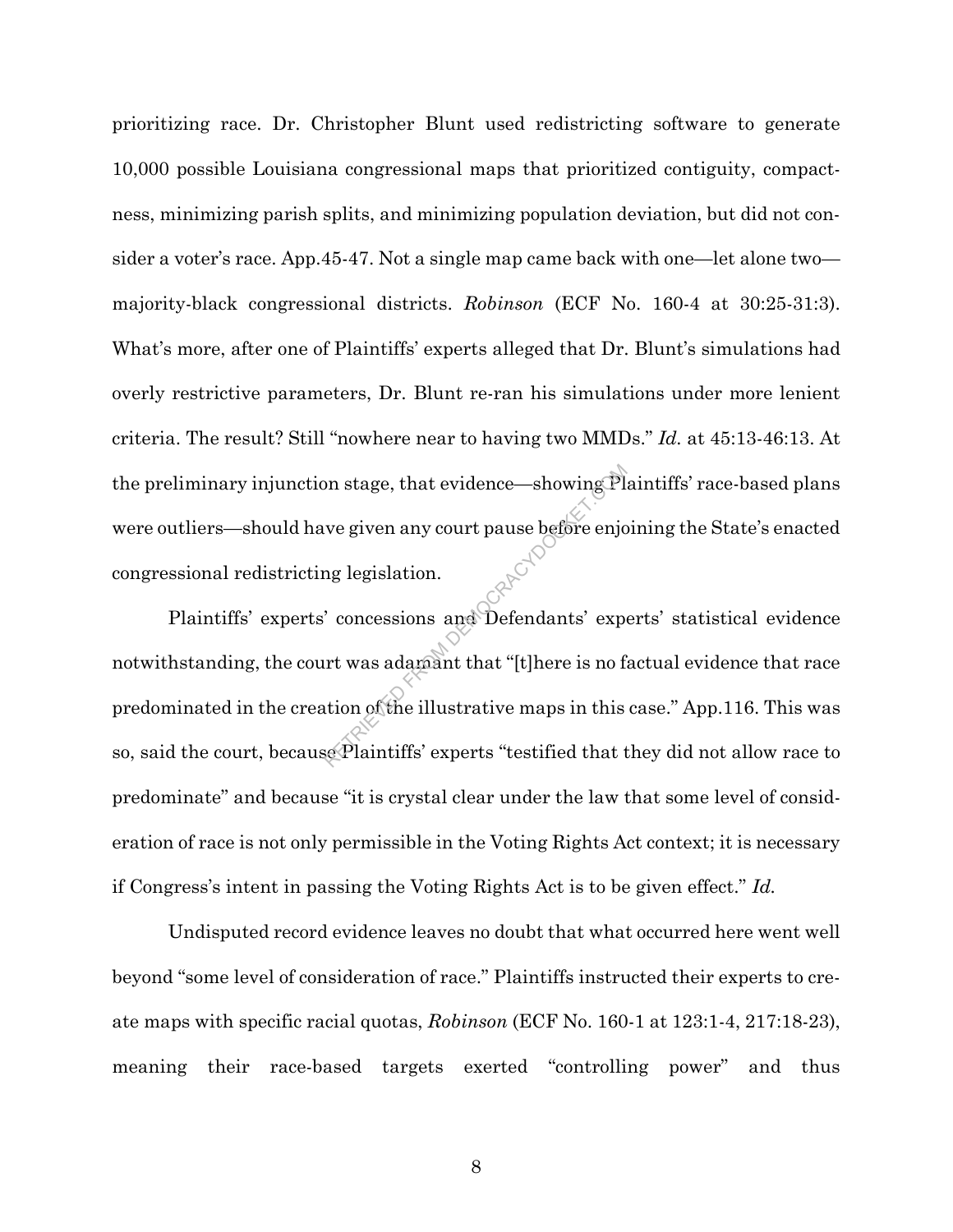"predominated" in their plans. *See Predominate*, American Heritage Dictionary, *supra*. For Plaintiffs' mapdrawers to accomplish their assigned task, race was plainly the criterion that "could not be compromised." *Bethune-Hill v. Virginia St. Bd. of Elections*, 137 S. Ct. 788, 798 (2017).<sup>1</sup>

The court's basis for disagreement on that score runs headlong into this Court's precedent. The court reasoned that race could not have predominated in Plaintiffs' plans because "if Plaintiffs' experts engaged in race-predominant map drawing, their illustrative plans would surely betray this imbalanced approach by being significantly less compact, by disregarding communities of interest, or some other flaw." App.118. That analysis is precisely what this Court rejected in *Bethune-Hill*, 137 S. Ct. at 799 (rejecting that an "actual conflict" must exist to prove a racial gerrymander). It is also irreconcilable with *Cooper*, where this Court declared North Carolina's plan unconstitutional, even though the plan subordinated traditional districting principles to race only "sometimes" when those principles interfered with "'the more important thing' ... to create a majority-minority district." 137 S. Ct. at 1469; *Harris v. McCrory*, 159 F. Supp. 3d 600, 612 (M.D.N.C. 2016) *aff'd sub nom. Cooper v. Harris*, disregarding communities of interests of interests are precisely what this Court rejected<br>t an "actual conflict" must exist to p<br>ble with Cooper, where this Court d<br>en though the plan subordinated tratimes" when those prin

<sup>1</sup> This Court "review[s] a district court's finding as to racial predominance only for clear error, except when the court made a legal mistake." *Cooper*, 137 S. Ct. at 1474. The court's errors here were factual error predicated on legal mistake. Though the district court "credit[ed]" testimony "that race did not predominate" in Plaintiffs' mapdrawer's analysis, App.98, the undisputed facts about the mapdrawer's motives mirror those this Court held unconstitutional in *Cooper*. 137 S. Ct. at 1468-69. And, in any event, the court's view that racial targets of the sort invalidated in *Cooper* merely constitute permissible "race consciousness" is a legal mistake, vitiating whatever deference this Court might otherwise owe the court's finding. The court's purported findings regarding racial predominance thus warrant no deference. The Fifth Circuit erred when it deferred to "the district court's factual findings indicating that the illustrative maps are not racial gerrymanders," App.182, for it overlooked clear error and rested its deference on the district court's legally erroneous claim that the facts here showed nothing more than "racial consciousness," *id.* at 181.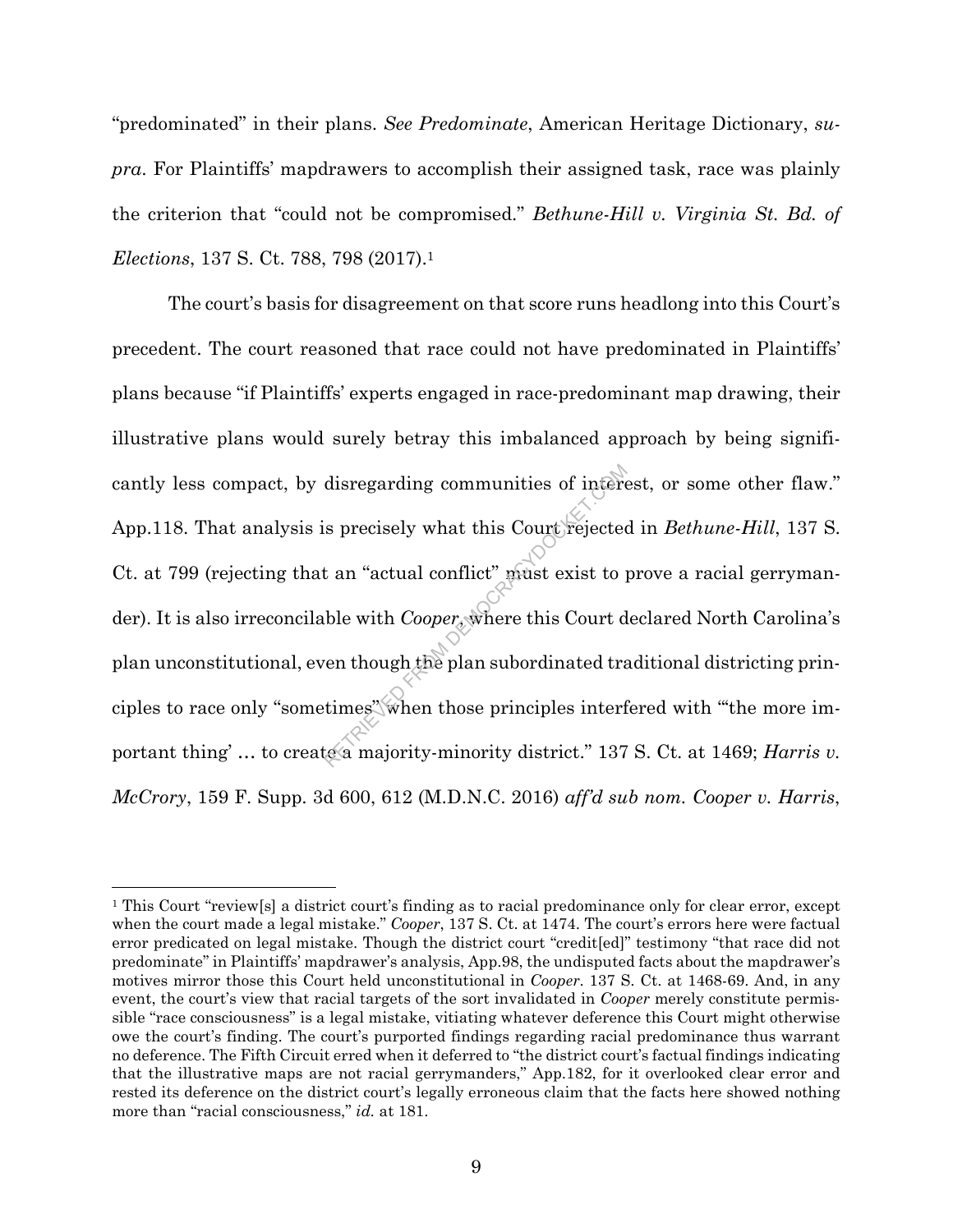137 S. Ct. 1455 (2017) (racial "quota operated as a filter through which all line-drawing decisions had to pass"). What was unconstitutional in *Cooper* is unconstitutional here.

The court then asserted that even if race does predominate in a two-majorityblack-district map, there's no problem because such a map is the narrowly tailored remedy to constitutional violations. App.111. But "[t]o have a strong basis in evidence to conclude that §2 demands ... race-based steps, the State must carefully evaluate whether a plaintiff could establish the *Gingles* preconditions ... in a new district *created without those measures.*" *Wisc. Legis.*, 142 S. Ct. at 1250 (quoting *Cooper*, 137 S. Ct. at 1471) (emphasis added). The district court mever attempted to determine whether Plaintiffs could satisfy *Gingles* without Ct. at 1471) (emphasis added). The district court never attempted to determine whether Plaintiffs could satisfy *Gingles* without "race-based steps," and the record suggests that it is impossible to draw two majority-black districts in Louisiana without "those measures." *Cooper*, 137 S. Ct. at 1471. No matter. The court simply assumed a comparator map bearing obvious markings of "race-based steps" was sufficient to satisfy *Gingles*, impose §2 liability on Louisiana, and replace the State's raceneutral districting plan with one drawn using "race-based steps."

The district court's §2 inquiry therefore reduced to the question whether Plaintiffs could show that another majority-black district *could* be drawn, racial predominance notwithstanding. As long as "it is possible to draw a second *Gingles* district" while giving traditional districting principles "due weight" (whatever that means), on the court's theory the State has violated the VRA. But that logic allows §2 plaintiffs to "prove" a violation by using racially gerrymandered maps that assume the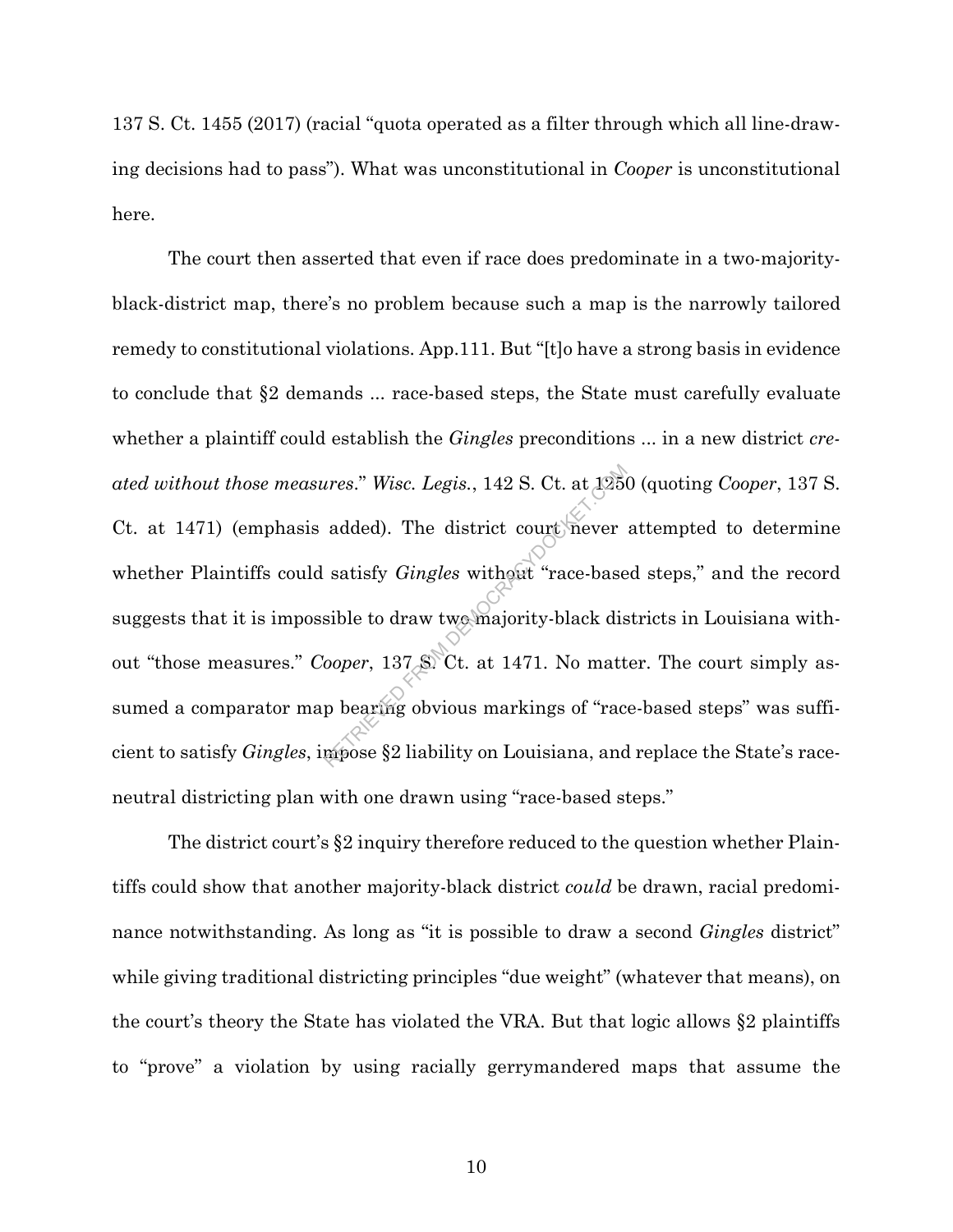existence of the violation needed to justify the gerrymander. A State's decision not to impose litigants' preferred gerrymanders cannot possibly justify a court's "serious intrusion on the most vital of local functions." *Miller*, 515 U.S. at 915.

The implications of the district court's logic are astonishing. A plaintiff's comparator plans can satisfy *Gingles*—and thus justify invalidating a State's enacted plan—even where the comparator plan is "'drawn for predominantly racial reasons.'" App.113 (quoting *Clark v. Calhoun Cnty., Miss.*, 88 F.3d 1393, 1406-07 (5th Cir. 1996)). That is, if the district court were correct, a plaintiff can prove §2 liability through nothing more than evidence that the State could have enacted racial gerrymanders. Section 2 requires no such thing. As has been clear in this Court for decades, a State is not required to maximize majority-minority districts whenever a plaintiff shows it is mathematically possible to do so. Example 12 and the State could have also<br>res no such thing. As has been clear<br>comaximize majority-minority distribuly<br>possible to dosso.<br>y the logical conclusion of its positi<br>bility for failure to enact racial german<br>resu

Trying to downplay the logical conclusion of its position, the district court asserted that assigning liability for failure to enact racial gerrymanders "makes sense, since illustrative maps drawn by demographers for litigation are not state action and thus the Equal Protection Clause is not triggered." App.114; *see also id.* at 116 ("Defendants' insistence that illustrative maps drawn by experts for private parties are subject to Equal Protection scrutiny is legally imprecise and incorrect"). This is a constitutional shell game. The court's position reduces to the proposition that a federal court may compel a sovereign State to enact a map that violates the Equal Protection Clause all because a group of plaintiffs can show that it is possible to draw maps that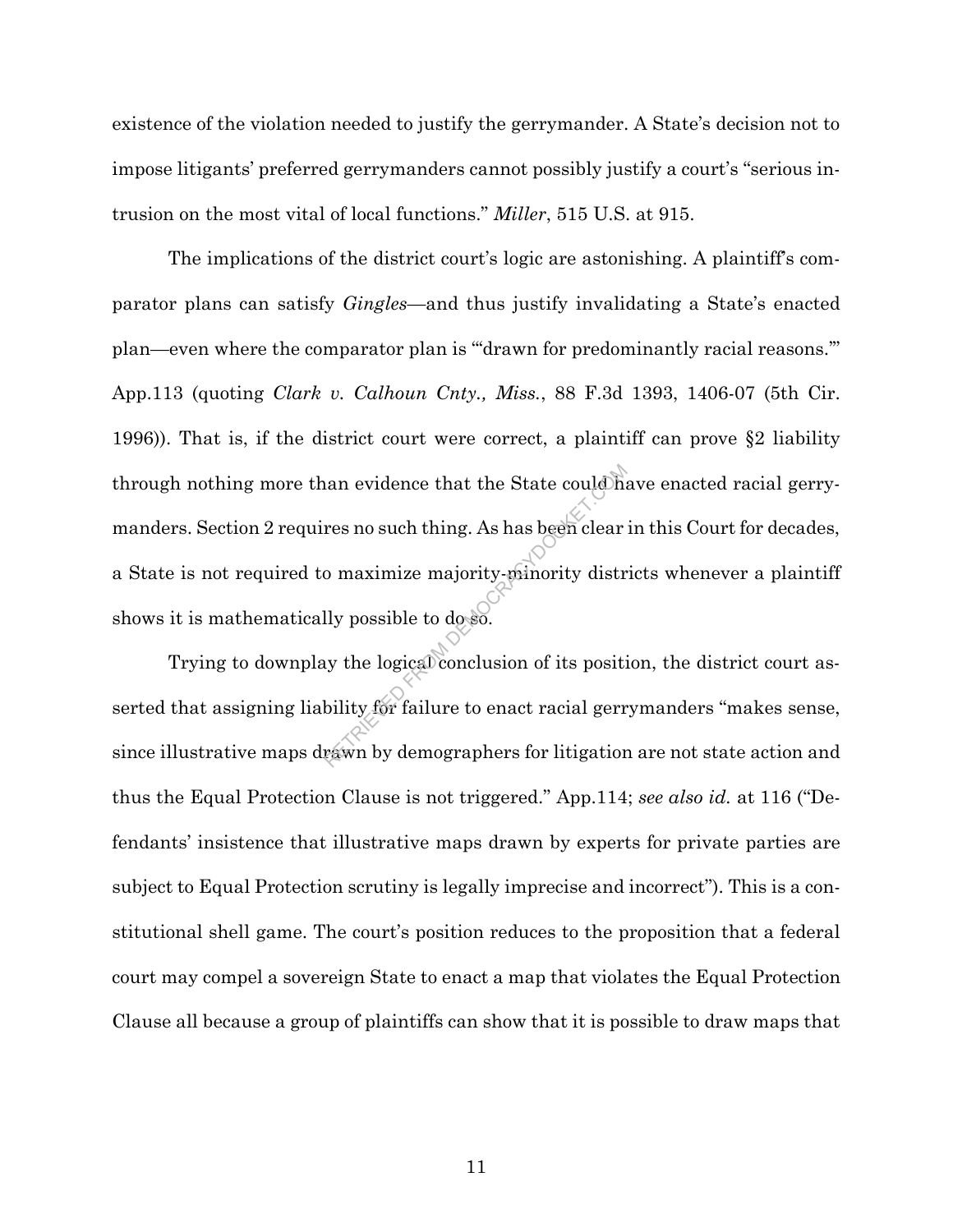violate the Equal Protection Clause—and that, on top of this, the court's order does not implicate the Equal Protection Clause. To make the argument is to refute it.

The Fifth Circuit deployed a similarly defective argument, explaining that "even if the plaintiffs had engaged in racial gerrymandering" that would not present a problem because "[i]llustrative maps are just that—illustrative," so "[t]he Legislature need not enact any of them" and is "free to consider all … proposals or come up with new ones." App.183. "The task will be difficult," noted the court, "but the Legislature will benefit from a strong presumption that it acts in good faith." *Id.* at 183- 84.

That misses the point entirely. Adjudicating VRA claims in such a way would render the VRA unworkable. It would mean Plaintiffs may do what a Legislature may not. Plaintiffs' racially gerrymandered maps prove nothing. Not only are racially gerrymandered maps useless comparators for demonstrating that the Louisiana Legislature denied black Louisianans an "equally open" political process, 52 U.S.C. §10301(b), but racially gerrymandered comparator maps provide no reason to think the Legislature could constitutionally enact the racial compositions those maps propose. The district court's approach permits federal courts to invalidate duly enacted districting plans even though *no evidence* suggests a State could have enacted the plan in the first place—much less that the map's enactment is necessary to remedy a wrong. Allowing plaintiffs and courts to overturn State maps based on nothing more than racially gerrymandered comparator plans will undoubtedly "transfer much"—if oint entirely. Adjudicating VRA cla<br>ble. It would mean Plaintiffs may de<br>errymandered maps prove nothing.<br>ss comparators for demonstrating t<br>uisianaris an "equally open" polit<br>errymandered comparator maps pr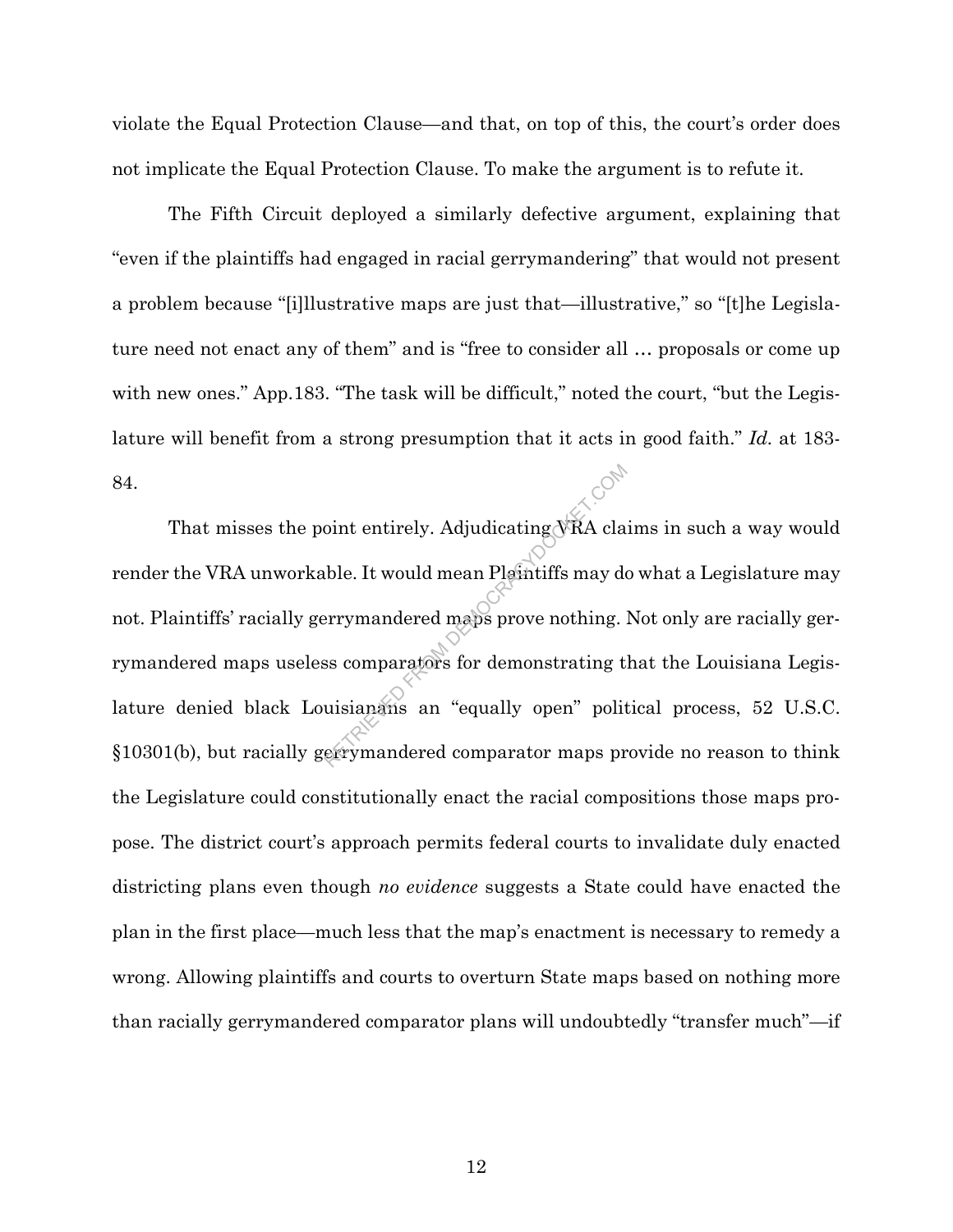not all—"of the authority to regulate election procedures from the States to the federal courts." *Brnovich*, 141 S. Ct. at 2341.

Section 2 cannot trump the Equal Protection Clause. *See United States v. Wong Kim Ark*, 169 U.S. 649, 701 (1898) ("[S]tatutes enacted by congress … must yield to the paramount and supreme law of the constitution."). If the statute is to survive, it must act in concert with the Constitution. And where, as here, the evidence points to Louisiana having drawn districts not "on account of race" but instead on account of neutral redistricting principles, there is neither a statutory nor a constitutional basis to require Louisiana to redraw those districts on account of race.

## **B. If the District Court's Interpretation of §2 Is Correct, then §2 Is Not Valid Fifteenth Amendment Legislation.**

The Fifteenth Amendment bans racial discrimination in voting, *see City of Mobile v. Bolden*, 446 U.S. 55, 61 (1980) (collecting cases), and gives Congress the power "to enforce" it through "appropriate legislation," U.S. Const. amend. XV, §2. To "enforce" the amendment's non-discrimination mandate means "to put in force" or "cause to take effect." Noah Webster, American Dictionary of the English Language 447 (1865); *see also City of Boerne v. Flores*, 521 U.S. 507, 524 (1997). And "appropriate" legislation means law that is "suitable" or "proper." Webster, *supra*, 68. edraw those districts on account of series in the series of Sale of Sale and the Mean Amendment Legislation and the model of Sale and Sale appropriate legislation," U.S. Constrained appropriate legislation," U.S. Constrain

Accordingly, §2 cannot compel racial preferences. *Cf. Bolden*, 446 U.S. at 77 n.24 ("[T]he fact that there is a constitutional right to a system of jury selection that is not purposefully exclusionary does not entail a right to a jury of any particular racial composition."). That is especially true in single-member redistricting, which is a zero-sum game; moving one individual into a district generally requires moving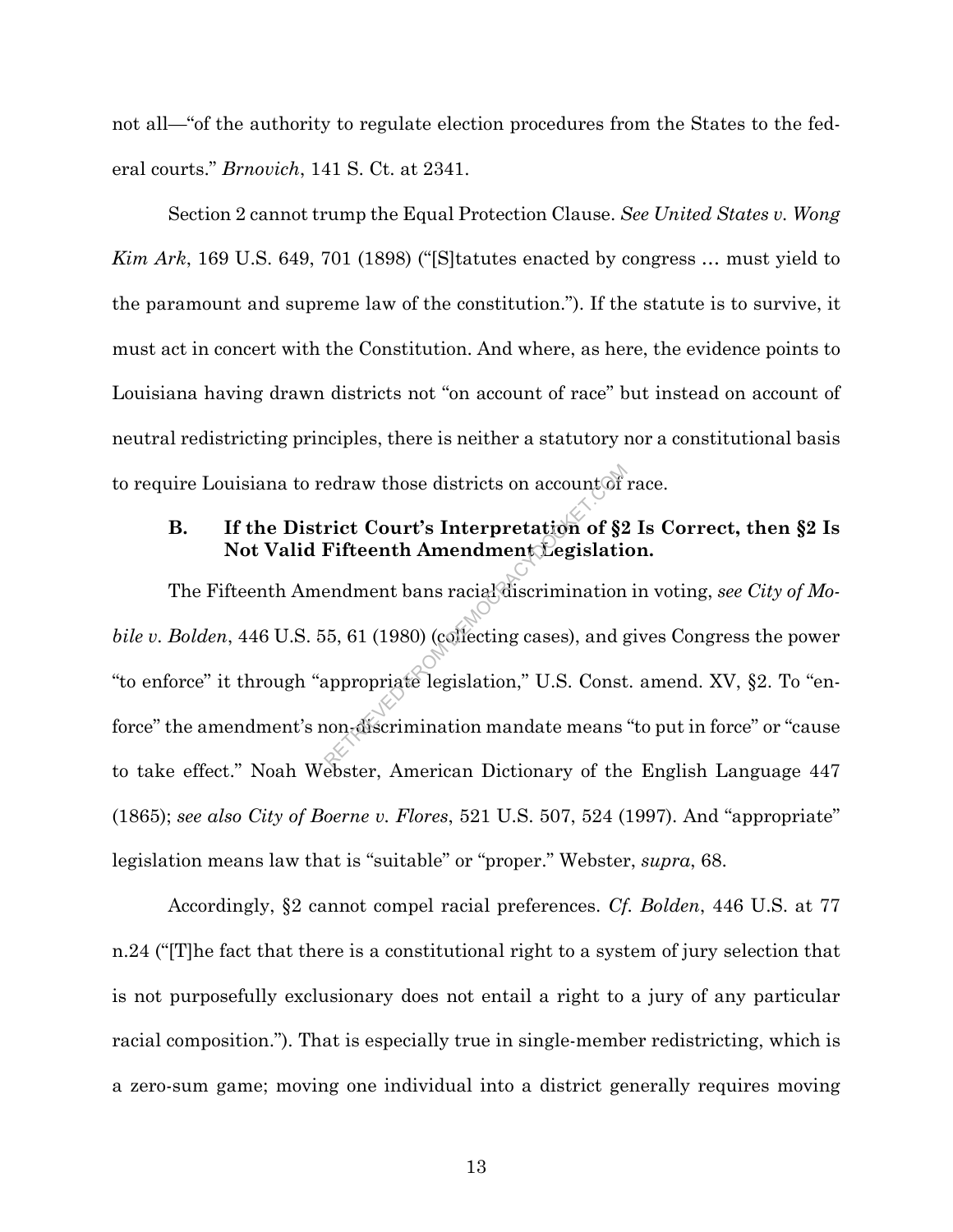another out. *See Gonzalez v. City of Aurora, Ill.*, 535 F.3d 594, 598 (7th Cir. 2008) (Easterbrook, C.J.) ("One cannot maximize Latino influence with-out minimizing some other group's influence."). To be valid Fifteenth Amendment legislation, §2 instead must operate as a prohibition on "invidious discrimination." *White v. Regester*, 412 U.S. 755, 764 (1973).

The absence of racially discriminatory intent therefore is necessarily a relevant consideration in any "appropriate" legislation to enforce the Fifteenth Amendment. That was well understood by the 1982 Congress, which is why the Senate put up "stiff resistance" to the House's initial effort to render intent irrelevant under §2. *Brnovich*, 141 S. Ct. at 2332. The amended version of §2—which asks whether districts are "equally open" and requires a "totality of circumstances" inquiry—can only be understood as prescribing a means to suss out whether a voting rule was the product of "invidious discrimination." *White*, 412 U.S. at 764. Even as amended, disparate effects or lack of proportionality *alone* cannot be actionable discrimination, lest §2 exceed Congress's power under the Fifteenth Amendment. *Accord Brnovich*, 141 S. Ct. at 2341, 2345-46. s initial effort to render intent irrelear<br>amended version of  $\S2$ —which as<br>res a "totality of circumstances" inq<br>neans to suss out whether a voting<br>n." White,  $\angle 4\Omega$  U.S. at 764. Even as<br>nality *done* cannot be actiona

The district court declared the prospect of discriminatory intent "[n]ot relevant" to its §2 inquiry (App.20), vitiating the statute's Fifteenth Amendment mooring. And in a similarly brazen move, the court announced that a State's interest in maintaining its cores of districts "is irrelevant" to the §2 inquiry.2 App.105. But "it is

<sup>&</sup>lt;sup>2</sup> The court never squared this dismissiveness with its implicit command that Louisiana retain the cores of its existing majority-black district. The court thus interprets §2 to either reject or compel core retention based entirely on a district's racial composition. That means race is, according to the district court, not merely one standalone consideration, but a factor that informs the propriety of all other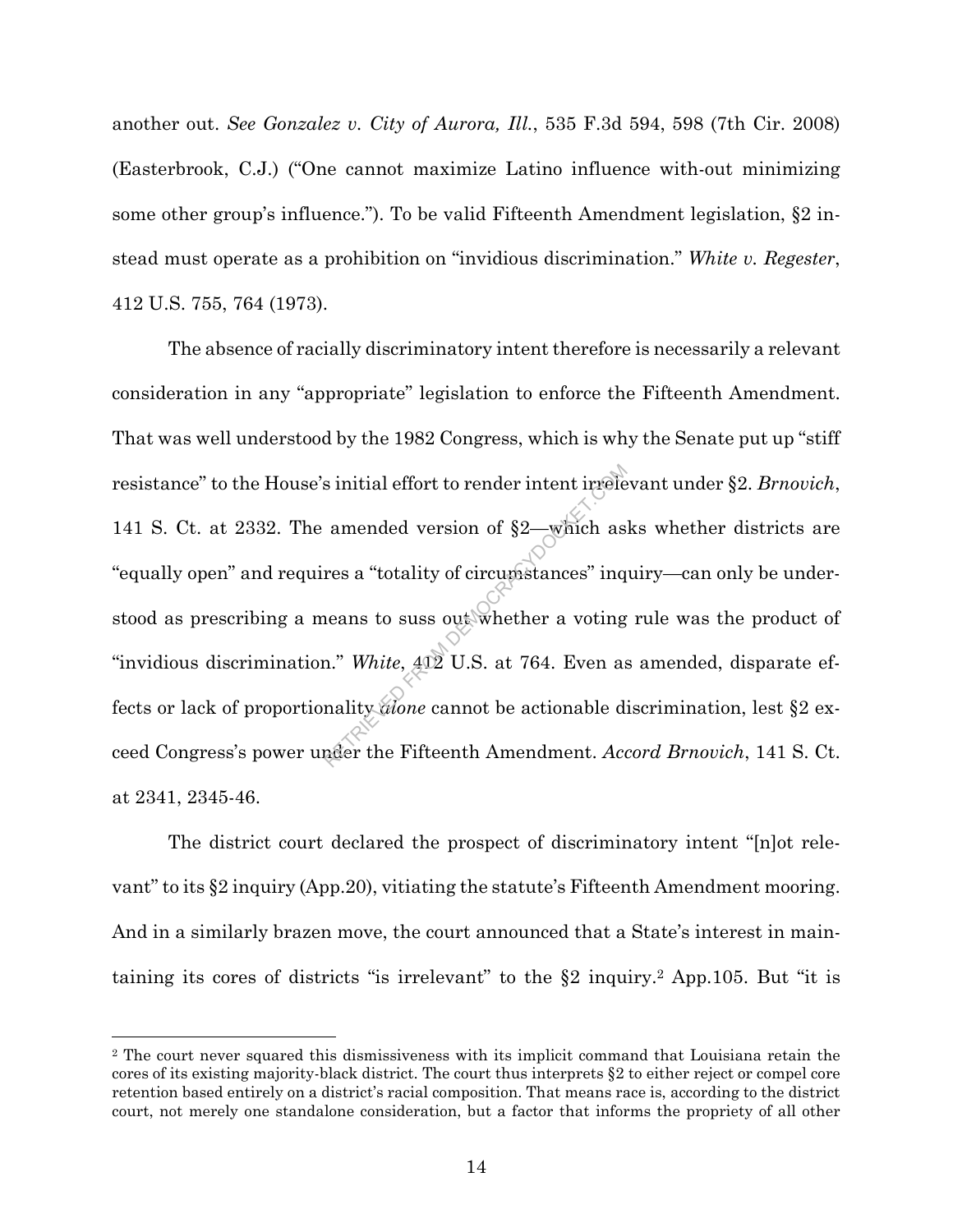important to consider the reason[s] for the" law that set Louisiana's districting lines. *Brnovich*, 141 S. Ct. at 2340. And one reason for the "common practice" of making only minimal changes to a prior map's cores is to "honor[] settled expectations." *Cooper*, 137 S. Ct. at 1492 (Alito, J., concurring in part); *see also Karcher v. Daggett*, 462 U.S. 725, 740 (1983) (recognizing that "preserving the cores of prior districts" is a legitimate state interest). Core retention's well-established, non-racial justifications make it highly relevant to the question "whether a race-neutral alternative that did not add a [second] majority-black district would deny black voters equal political opportunity," *Wisc. Legis.*, 142 S. Ct. at 1250-51, for a lack of "equal political opportunity" connotes "invidious discrimination," while the common desire to retain cores of districts does not, *see White*, 412 U.S. at 764; *cf. Brnovich*, 141 S. Ct. at 2339 ("[T]he degree to which a challenged rule has a long pedigree or is in widespread use in the United States is a circumstance that must be taken into account."). 142 S. Ct. at 1250-51, for a lack  $\alpha$ <br>
ws discrimination," while the comm<br>
White, 412 U.S. at 764; *ef. Brnovich*,<br>
nged rule has a long pedigree or is<br>
astance that must be taken into acc<br>
's race neutral, least-changes

Though Louisiana's race-neutral, least-changes congressional map bears no resemblance to the "ingenious defiance of the Constitution" that necessitated the VRA, *South Carolina v. Katzenbach*, 383 U.S. 301, 309 (1966), the district court used §2 to order that map replaced with a racial gerrymander. Under this approach, any State with racially polarized voting will violate §2 if it declines to create another majorityminority district wherever one is possible. *See* App.127 ("[I]t will be only the very unusual case in which the plaintiffs can establish the existence of the three *Gingles* 

considerations. Such flagrantly race-driven analysis exacerbates §2's tensions with both the Fourteenth and Fifteenth Amendments. *See, e.g.*, *Shaw II*, 517 U.S. at 907; *Bethune-Hill*, 137 S. Ct. at 798- 99 (2017).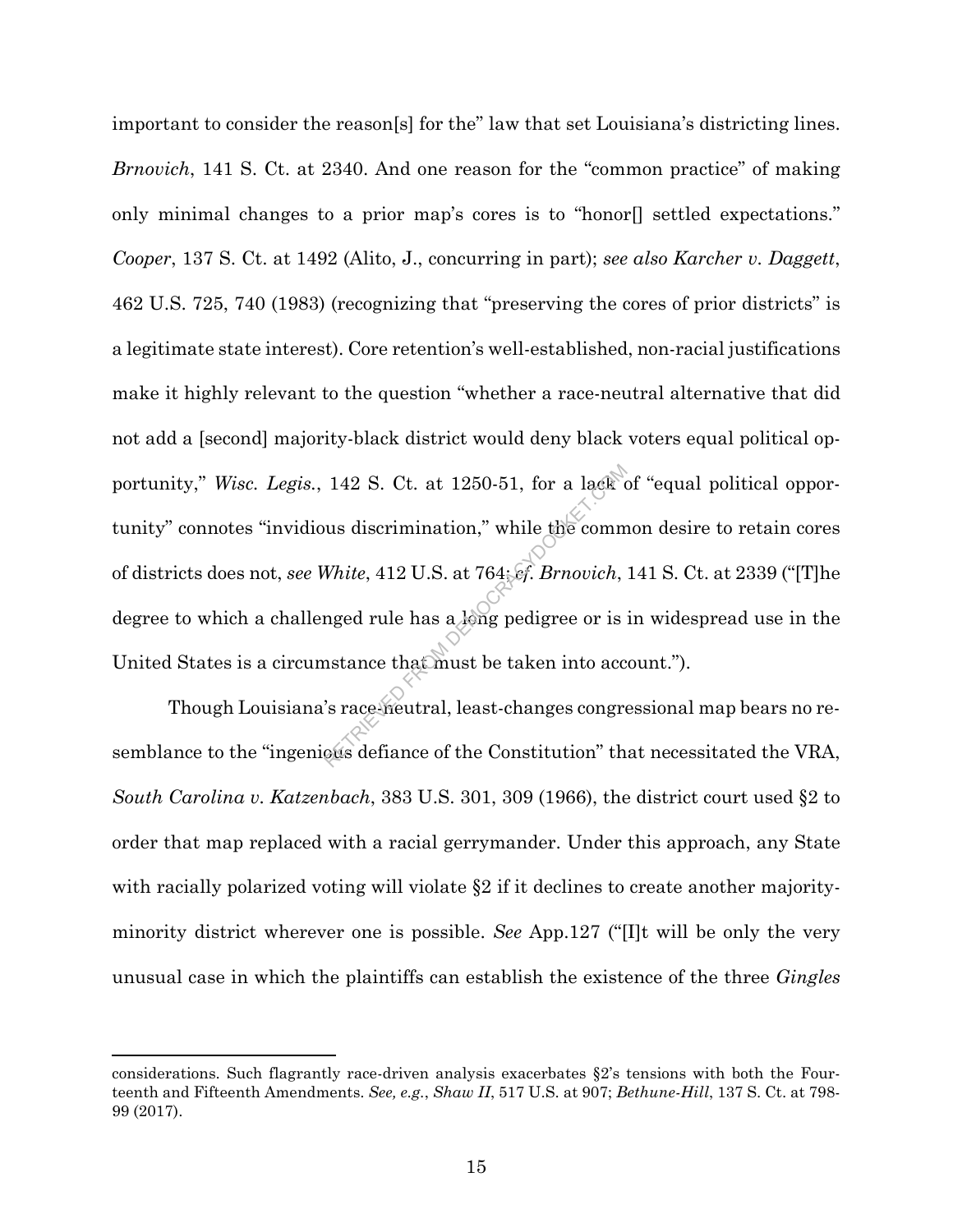factors but still have failed to establish a violation of § 2 under the totality of circumstances."). To avoid liability, States must therefore consider race first and everything else second. That cannot be the law.

Where no evidence suggests it is possible to draw two majority-black districts in Louisiana without racial predominance—and, indeed, the evidence suggests the contrary, *see supra* pp. 6-8—it is unfathomable that the VRA could compel Louisiana to depart from existing law and draw two majority-black districts anyway. The court's order ignores that any "exercise of [Congress's] Fifteenth Amendment authority even when otherwise proper still must 'consist with the letter and spirit of the Constitution.'" *Miller*, 515 U.S. at 927 (quoting *McCulloch v. Maryland*, 4 Wheat. 316, 421 (1819)). Requiring States' redistricting processes to bear an "uncomfortable resemblance to political apartheid," *Shaw I*, 509 U.S. at 647, consists with neither. At 927 (quoting  $McCulloch$   $\alpha$ . Mary<br>
s' redistricting processes to bear an<br>
heid,"  $Shaw I$ , 500  $U.S.$  at 647, consi<br>
he Fifteenth Amendment, Congress<br>
nation, not to require it. Requiring l

Consonant with the Fifteenth Amendment, Congress passed §2 to identify and eliminate racial discrimination, not to require it. Requiring Louisiana to racially segregate its congressional districts is not "appropriate" enforcement of the Fifteenth Amendment. The district court's formulation of §2 renders the statute "so out of proportion to a supposed remedial or preventive object that it cannot be understood as responsive to, or designed to prevent, unconstitutional behavior." *Boerne*, 521 U.S. at 532. If the district court is right, then §2 as applied to single-member districts has exceeded Congress's remedial authority.

\* \* \*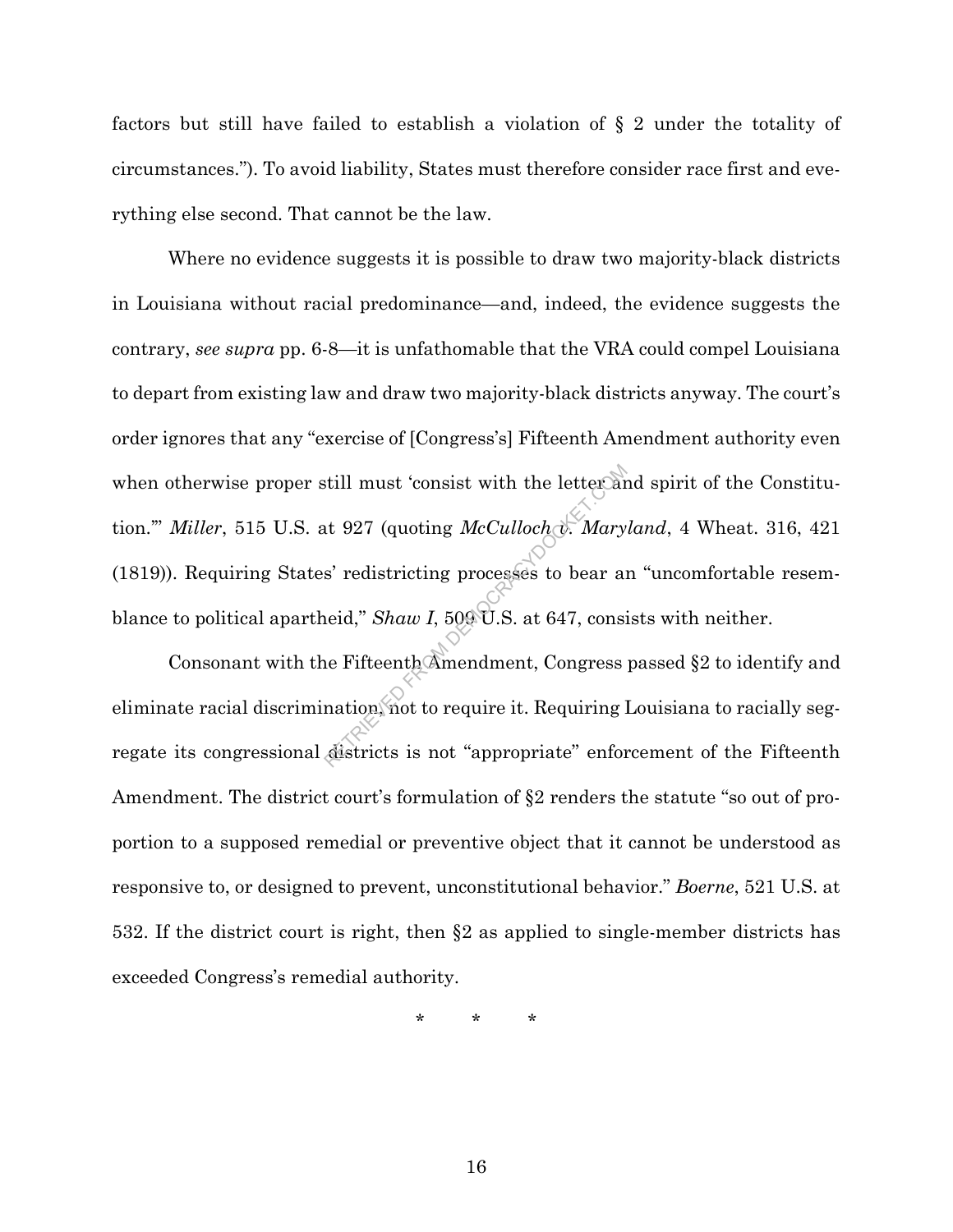The district court infringed on Louisiana's sovereign redistricting prerogatives based on a flawed interpretation of §2 that raises the same constitutional concerns as the preliminary injunction order, since stayed, for Alabama's congressional districts. The Louisiana court's order risks sowing "chaos and confusion" among candidates, election officials, and voters. *Merrill*, 142 S. Ct. at 880 (Kavanaugh, J., concurring). Enjoining Louisiana's enacted law at this point in the election cycle—especially given the very serious constitutional problems inherent in any plan to be put in its place is irreconcilable with other applications of the *Purcell* principle in this redistricting cycle alone. Louisiana should not be forced to hastily replace its race-neutral plan with one that "reinforces the perception that members of the same racial group regardless of their age, education, economic status, or the community in which they live—think alike, share the same political interests, and will prefer the same candidates at the polls." *Shaw I*, 509 U.S. at 647. When the district court in Alabama entered a similar preliminary injunction in January, this Court stayed it. *See Merrill*, 142 S. Ct. 879. The Court should do the same here. Abould not be forced to hastily replated as the perception that members of education, economic status, or the c the same political interests, and with  $\nu I$ , 509 U.S. at 647. When the distrary injunction in January, this

#### **CONCLUSION**

For the foregoing reasons, *Amici* States respectfully ask the Court to enter an administrative stay and stay pending appeal.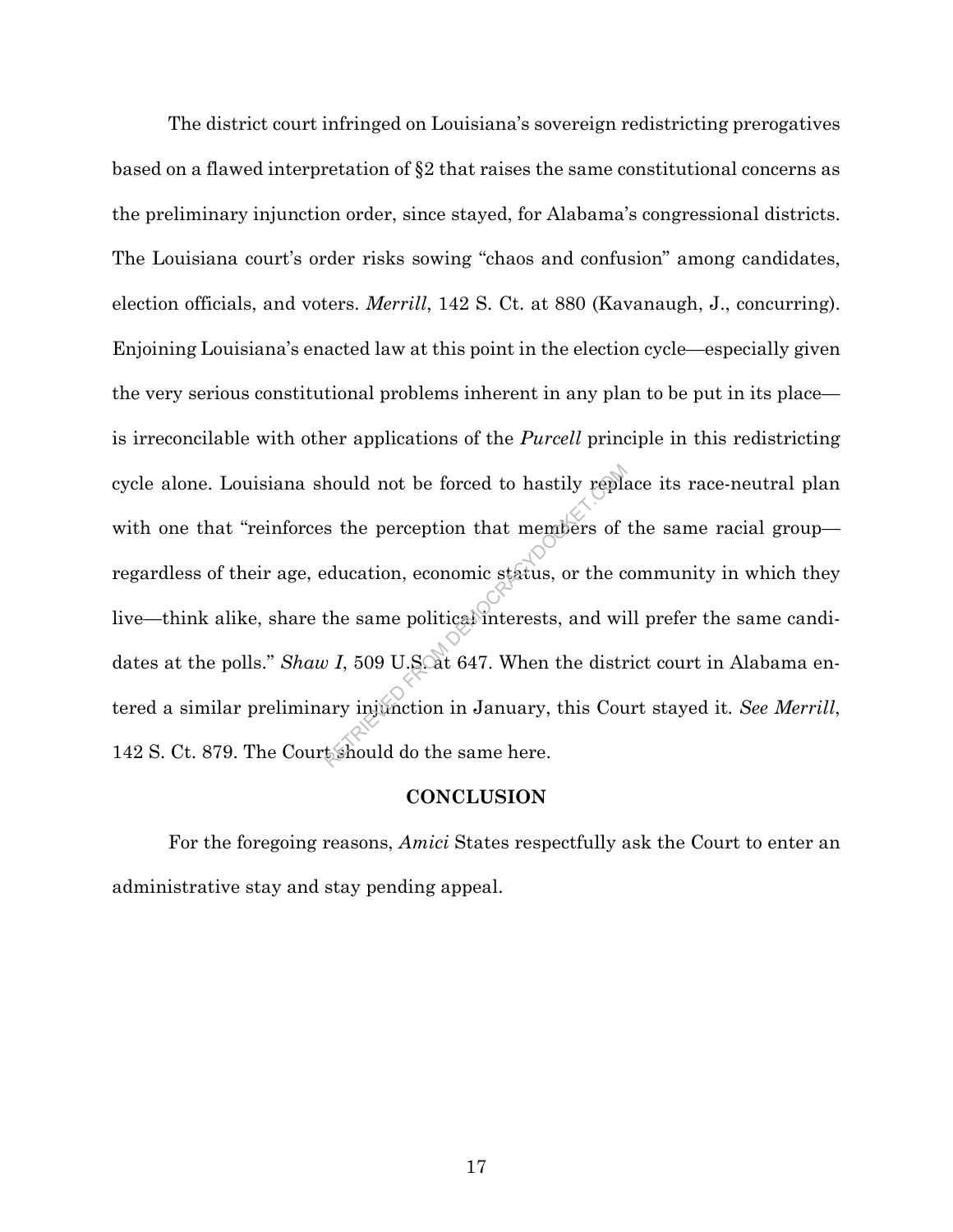Respectfully submitted,

Steve Marshall *Attorney General* 

OFFICE OF THE ATTORNEY GENERAL STATE OF ALABAMA 501 Washington Avenue P.O. Box 300152 Montgomery, AL 36130-0152 (334) 242-7300 Edmund.LaCour@AlabamaAG.gov

*/s/ Edmund G. LaCour Jr.*  Edmund G. LaCour Jr. *Solicitor General Counsel of Record* 

Thomas A. Wilson *Deputy Solicitor General*

*Counsel for Amici Curiae (additional counsel on next page)*

JUNE 17, 2022

RETRIEVED FROM DEMOCRACYDOCKET.COM